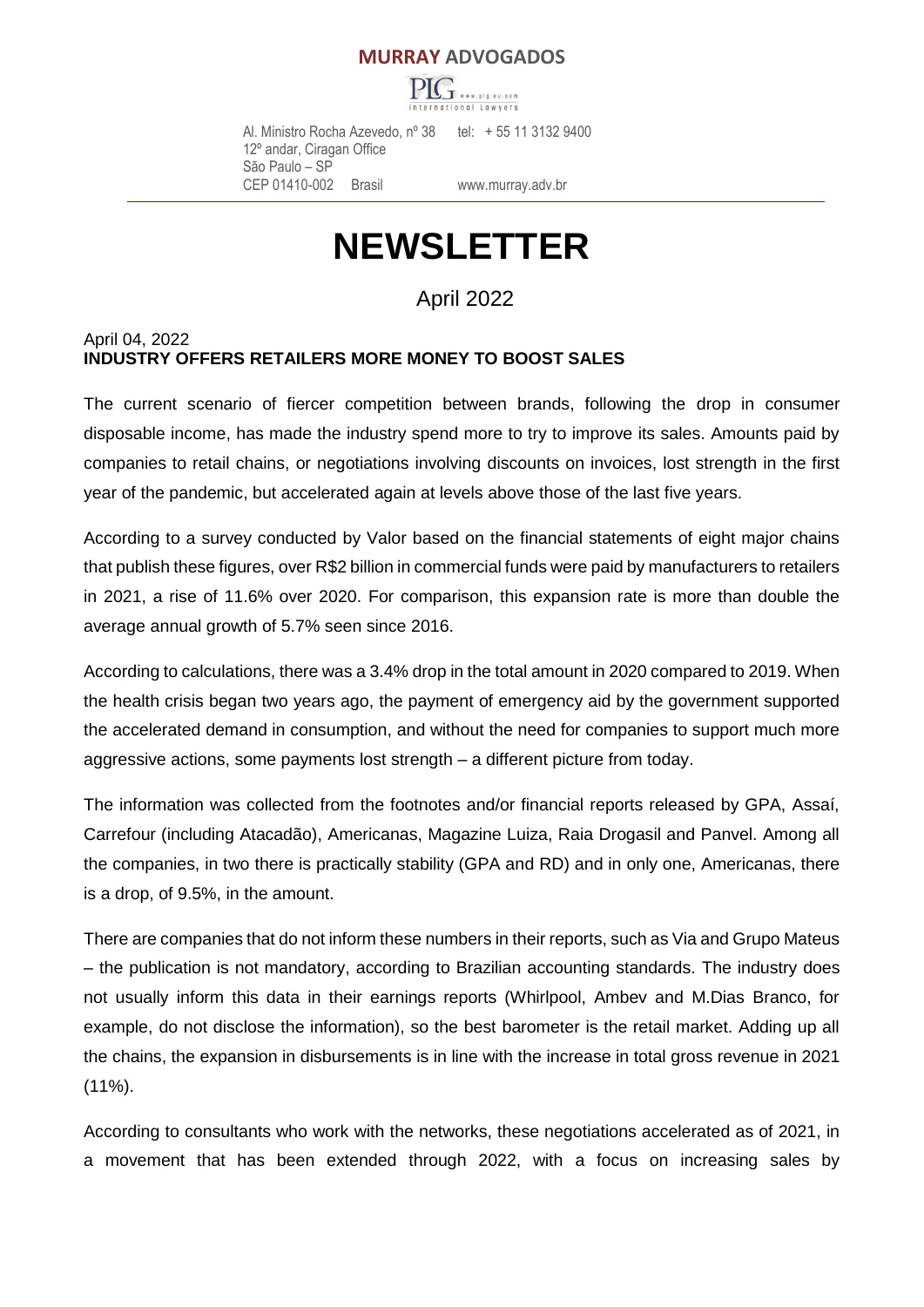commercialized volume. In 2021, much of the increase in revenue came from rising inflation, and not from volume (which even shrank in certain products).

"In the good years, companies take their foot off the gas in terms of funds. That's not to say that retailers won't continue to negotiate this with industry, but the commercial stimulus drops. But everything indicates that 2022 will be a year of more bumps, and with retailers feeling more pressure on cash, the need for these agreements on the store side increases," says Eugenio Foganholo, head of consulting firm Mixxer.

"What happened in 2020 was a disruption of products, with the crisis of the supply chains in the pandemic," says the chairman of the board of a retailer in São Paulo. "There was a shortage of merchandise, from cell phones to furniture, and no one had to beat a drum to sell. Part of 2021 wasn't bad either, and that made the funding for actions in TV disappear. But if you look now, there are even wholesalers advertising meat and beer offerings in prime time. And the industry is the one who pays for part of this, under the cooperative advertising agreement."

These negotiations involve marketing funds (support for campaigns in newspapers, on TVs), or in shelf exposure (who pays more has better space). There are still bonuses associated with industry purchase and customer sales targets, and freight reimbursements. If the chain exceeds the goal, a bonus is paid. And the payment can be made through the reduction of invoices payable to the industry.

Store openings are still part of the negotiations, although they do not involve such significant amounts, through the free delivery of initial batches of products to new stores. Openings receive greater funds than refurbished stores – last year, openings and conversions grew more than in 2020. Between openings and closings, the balance was positive in 204,000 stores, and in 2020 there were 75,000 closings. For 2022, the projection is for a new positive balance.

Among the cases analyzed, Carrefour (whose largest business is Atacadão), Dimed (Panvel) and Assaí lead the increase in payments, with expansion of 32%, 22% and 18%, respectively, in 2021 versus 2020. Carrefour integrated at the time the Makro chain to its store base, absorbing new contracts. The chain and Assaí have resumed openings since 2021.

Consultants also point out two aspects in these negotiations: the pressure that the industry itself faces in its expenses and the effect of high inflation in these trade agreements. Manoel Araujo, head of Martinez de Araujo Consultoria de Varejo, remembers yet another aspect. "I have five brands of a certain product in the store, and I signal that I will look for other cheaper brands in the market. I can still use the store's own brand, which fits like a glove in these times of crisis. This all ends up entering the daily negotiation of discounts," he says.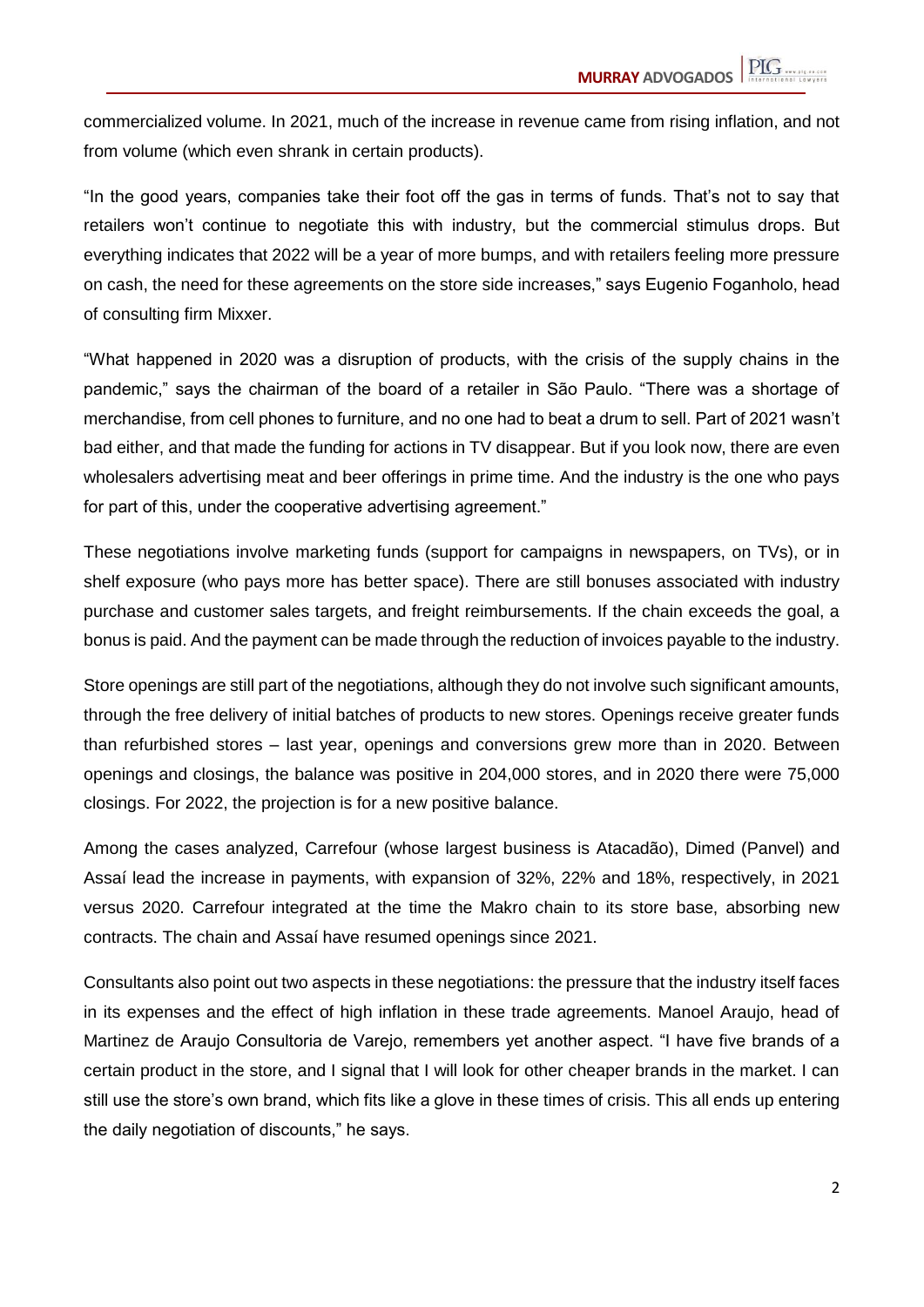Despite the fact that, strategically, these negotiations are fundamental in the sector. Brazilian accounting rules do not require the disclosure of those numbers in the footnotes or in the earnings reports. And the subject has already been the target of fraud in the sector years ago.

There are chains and industries that only mention in the footnotes the existence of commercial agreements, and others that specify them in the "accounts receivable" or "suppliers" lines. The amount is also credited as a type of credit of the cost of the goods purchased.

Audit reports on chains's financial statements often cite the bonuses as a "significant" issue that merits exchange of information with management for further clarification but conclude that the handling of the issue in statements is "acceptable". In 2003, Dutch retailer Royal Ahold admitted that its profits were inflated by \$500 million between 2001 and 2002 because of the inclusion of bonuses that never existed.

*Source: Valor International* https://valorinternational.globo.com/

#### April 04, 2022

#### **SUZANO TARGETS NEW MARKETS OF \$115BN**

Suzano, the largest producer of eucalyptus pulp in the world, plans to enter new markets of \$115 billion a year that are likely to grow in tandem with the decarbonization agenda. The company says its transformation project toward the bioeconomy remains firm and cited four fronts: textile, carbon, bio-oil and microfibrillated cellulose.

"We will continue delivering results in the short term. But we have to look to the future, to think on how we will operate to transform the company and the society", said on Wednesday CEO Walter Schalka.

Some of the new businesses are in the process of becoming operational. The company has already submitted for certification 7,5 million tonnes of carbon equivalent — from a total of 30 million tonnes that can be exploited — and these credits will be traded on the voluntary market, said the director of New Business, Strategy, IT, Digital and Communication of Suzano, Christian Orglmeister.

In addition, the first textile fiber plant from microfibrillated cellulose in partnership with Finland's Spinnova starts production at the end of the year — this market alone is estimated at \$70 billion.

Some of these businesses are on the verge of becoming operational: the company may soon trade 7.5 million tonnes of carbon equivalent in the voluntary market, and the company's first textile fiber mill in partnership with Finland's Spinnova will start production at the end of the year.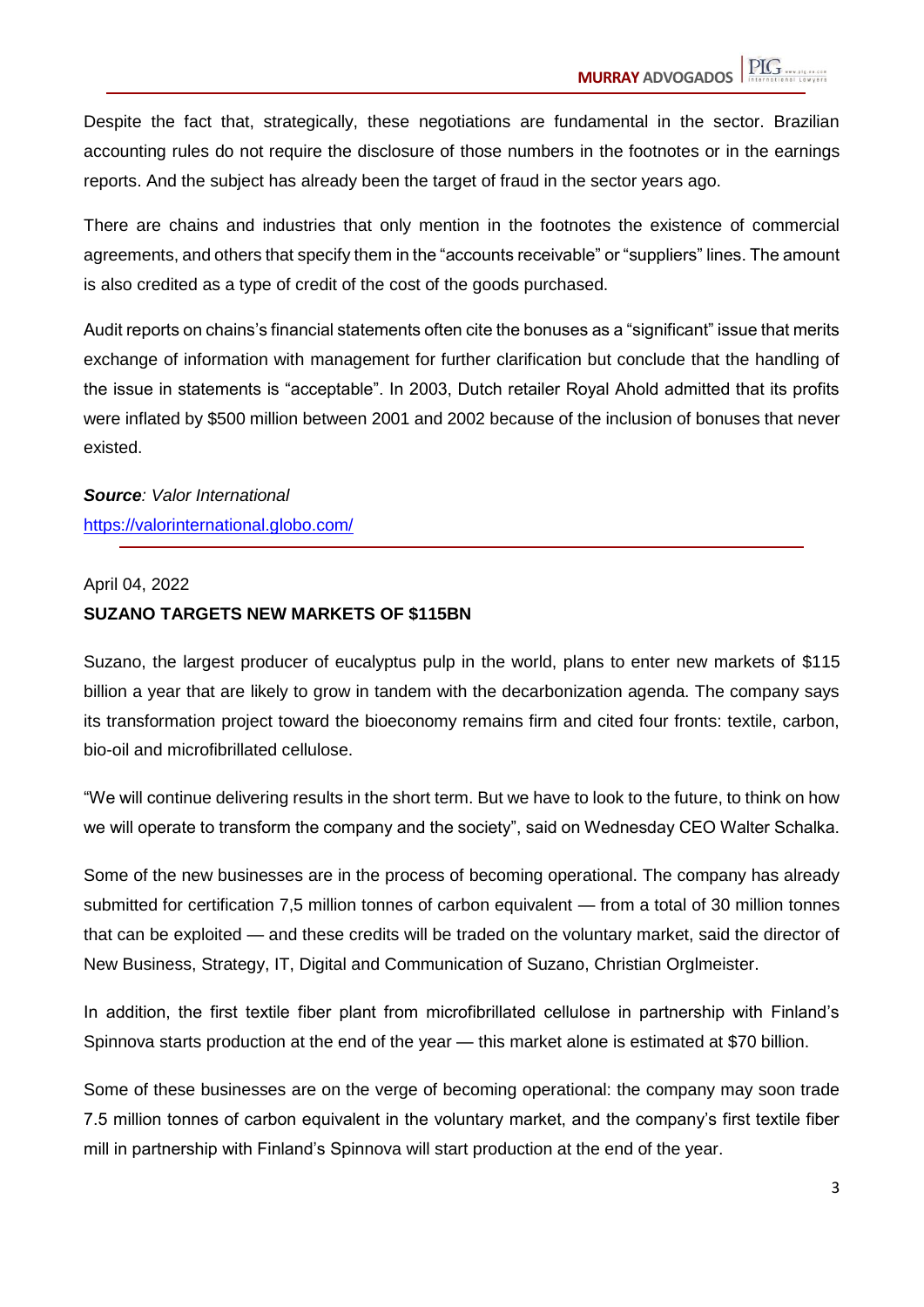Marcelo Bacci, Suzano's chief financial, investor relations and legal officer, said that the reduction of the company's disbursements to R\$1,500 per tonne by 2027, considering investments and production costs, will increase free cash flow generation by R\$2.3 billion a year. In 2021, these disbursements totaled R\$1.669 per tonne.

The Cerrado project, which foresees the installation of a pulp mill with a production capacity of 2.55 million tonnes per year in Ribas do Rio Pardo (Mato Groso do Sul), will contribute to these gains, since it will have the lowest cash production cost in the world.

The new pulp plant under construction in the interior of São Paulo will bring greater energy efficiency and reduce the pulp cash cost by R\$115 per tonne, which means an impact of R\$12 per tonne on the company's cash cost.

"The project will have high energy efficiency, allowing for a 64% growth in energy generation per tonne produced," said Aires Galhardo, Suzano's head of pulp operations.

The company currently generates 0.14 megawatt per tonne and will reach 0.23 MW per tonne when the project is operational, as it will generate 0.63 MW per tonne.

The global demand for hardwood pulp will continue to grow over the next few years, driven mainly by the tissue, packaging and specialty paper segments, said Leonardo Grimaldi, the company's head of commercial pulp, people and management.

The company estimates that the global consumption of hardwood will organically increase by 4.7 million tonnes in the next five years, to 41.1 million tonnes in 2026.

But the prevailing assessment is that this increase can be higher considering two major trends: the replacement of other fibers for hardwood pulp and the migration of plastic to materials from renewable sources, potentially expanding the consumption of the raw material to 43.1 million tonnes in 2026.

On the supply side, considering the projects already unveiled, the expanding capacity including closures and conversions may reach 6.9 million tonnes in the period.

However, supply disruption has occurred more and more frequently and is expected to reduce the additional volume of fiber in the market in the coming years, the executive said. Historically, 700,000 tonnes produced in older mills leave the market each year. This volume reached 2 million tonnes in the 2020-2021 period, he added.

In this scenario, the operation rate of the global industry would be 91% in 2026, compared with 90% in 2021, Mr. Grimaldi said.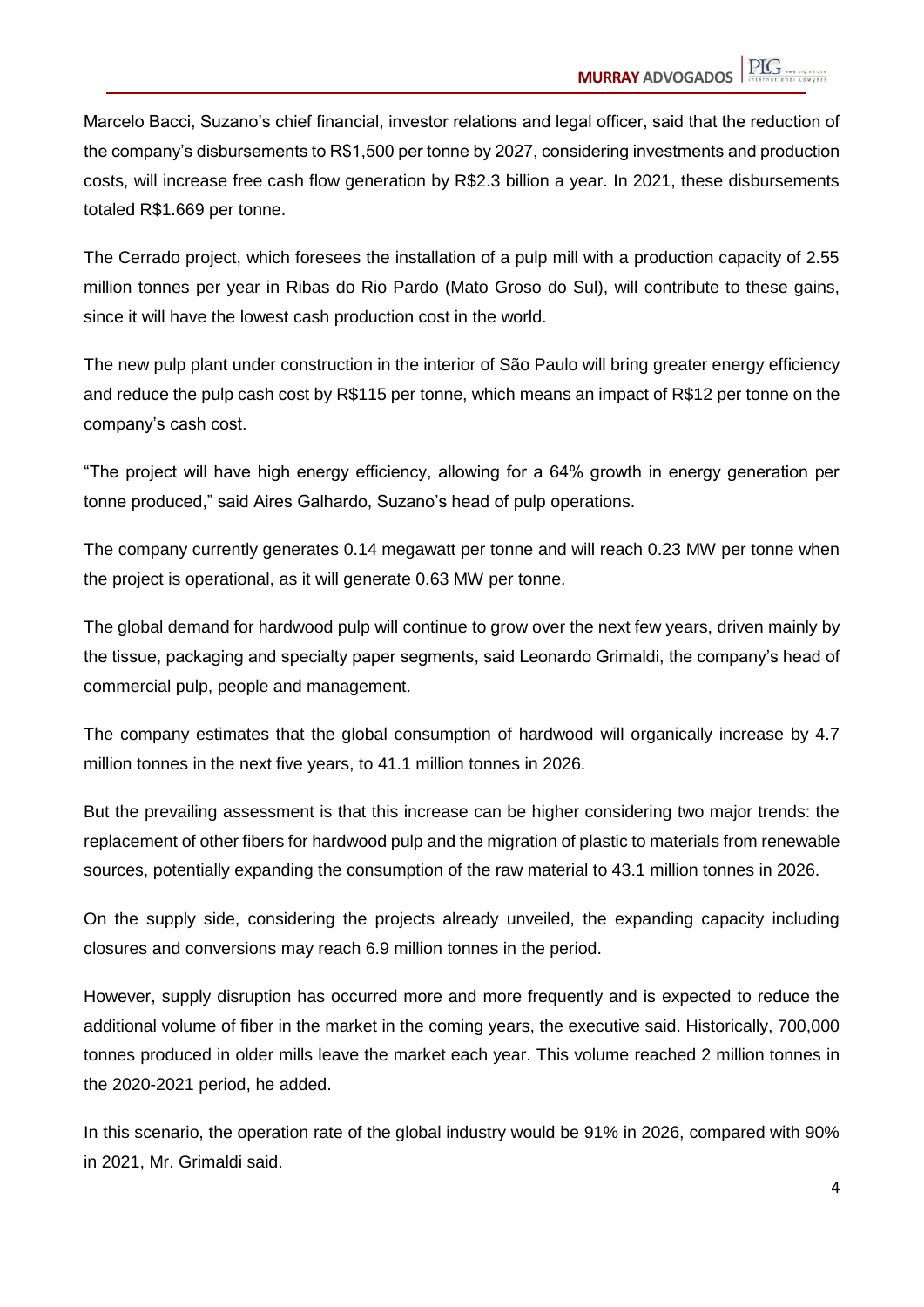Suzano will continue to grow on the tissue paper market and this expansion can be organic, through investments on new projects, or via acquisition, Luís Bueno, the company's head of consumer goods and corporative relations, said recently.

The executive recalled that there is much room for expanding the demand for tissue in Brazil, given the low per capita consumption index in relation to other markets. Last year, the company operated at 100% capacity in tissue.

Suzano entered this market in 2018 with an initial focus on the North and Northeast regions, where it is already the leader with 66% and 28% shares, respectively. After advancing into the Central-West and Southeast regions, it ended 2021 as the third largest player in this market, with a share of 11.2%.

*Source: Valor International* https://valorinternational.globo.com/

#### April 05, 2022

#### **FLOW OF FOREIGN CAPITAL TO BRAZIL WILL CONTINUE, GOLDMAN SAYS**

The flow of foreign capital to Brazil will be sustained in the medium term and there will be a new phase of investments towards fixed income assets, said Ricardo Mora, a partner and co-head of Latin America at Goldman Sachs. The American executive of Mexican descent spoke to Valor while in Brazil, his first interview with a local news outlet. Among his functions as the chief executive of the bank in the region, Mr. Mora oversees the executive committee formed by the five co-CEOs of the Brazilian operation.

With more than 30 years of experience in emerging markets, Mr. Mora sees the flow of foreign investment associated with the monetary tightening carried out by the Central Bank as anchors for the Brazilian currency. "When you have tighter monetary conditions, which allow for the interest rate differential to provide the anchor for the currency, you have portfolio flows that will continue to come into this country," he said.

The current flow of funds has been "mostly geared towards equity," the executive said, who believes there will be a new phase of this capital inflow directed to fixed income, which "will anchor the [Brazilian] currency."

Read the main excerpts from the interview below.

**Valor**: We see a strong inflow of funds from abroad to the stock exchange. Is Brazil cheap for foreign capital?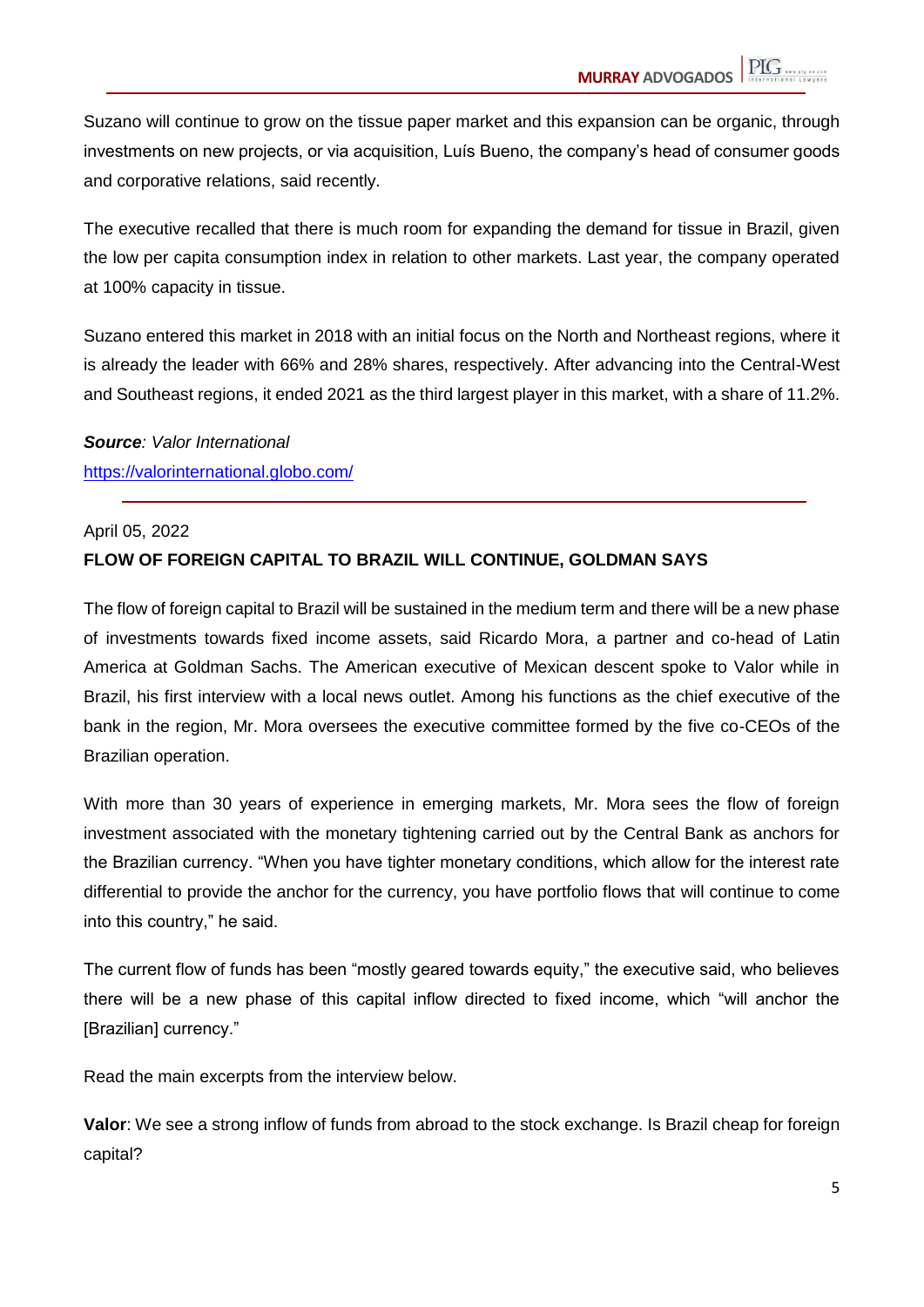**Ricardo Mora**: When you look at the broader environment or what's going on in the markets, the perception of cheap can vary. And when you look at currency fluctuations in association with valuations, then what's perceived to be expensive could be cheaper, from the dollar perspective. And so what's happened in terms of Brazil specifically is we've had from our estimates, there's been roughly about R\$86 billion of foreign inflows. And that's been mainly geared towards the equity markets. And so you've seen the commensurate appreciation of the foreign exchange [rate]. And so roughly R\$80 billion have been equities. The remainder have been directed to fixed income, as a result of the CDI [Brazil's interbank benchmark rate] being higher. From the equity portfolio flows that we've seen all these have been in the secondary market, mainly into the commodity space, banks and index. But we have not seen the money come into institutions that serve the local population, in the retail space. We haven't seen it [inflows], for example, in fields that you would think would be more consumer led, it's really been more focused on commodities and banks.

**Valor**: Is this inflow sustainable in the medium term?

**Mr. Mora:** It's a good question. The economic engine in Brazil is strong. There will be continued inflows into Brazil, it's not a matter of whether there'll be some fits and starts in terms of valuations versus other countries. But in terms of how foreign investors see the country and its economic might, it's very clear that you can see it in many different avenues. We have just discussed fixed income and equities, but we also look at foreign direct investment. And, through our global network, we're in touch with sovereign wealth funds, high net worth individuals, family offices, and all have intentions to invest in Brazil.

**Valor**: About the Brazilian real, do you see the exchange rate back into the fundamentals?

**Mr. Mora**: From the perspective of Goldman Sachs, there was an overshooting of the currency in terms of depreciation. What we're doing is more reverting back to the mean. More importantly, the inflows have helped, certainly, but the policies help as well. When you have tighter monetary conditions, which allow for the interest rate differential to provide the anchor for the currency, you have portfolio flows that will continue to come into this country now. So far, as we discuss, it's been mostly geared towards equity, and I think the next leg will be fixed income flows. And a stable currency in the backdrop of a robust economy will then allow for continued fixed income flows. That will be the next leg, which then will anchor the currency.

**Valor**: Do you see the exchange rate below R\$5 to the dollar after the elections, in October?

**Mr. Mora**: I wouldn't be surprised if we go below that. And it's a function of the sustainability [of debt]. And that will come down to government policy, fiscal, in the backdrop of what's happening with the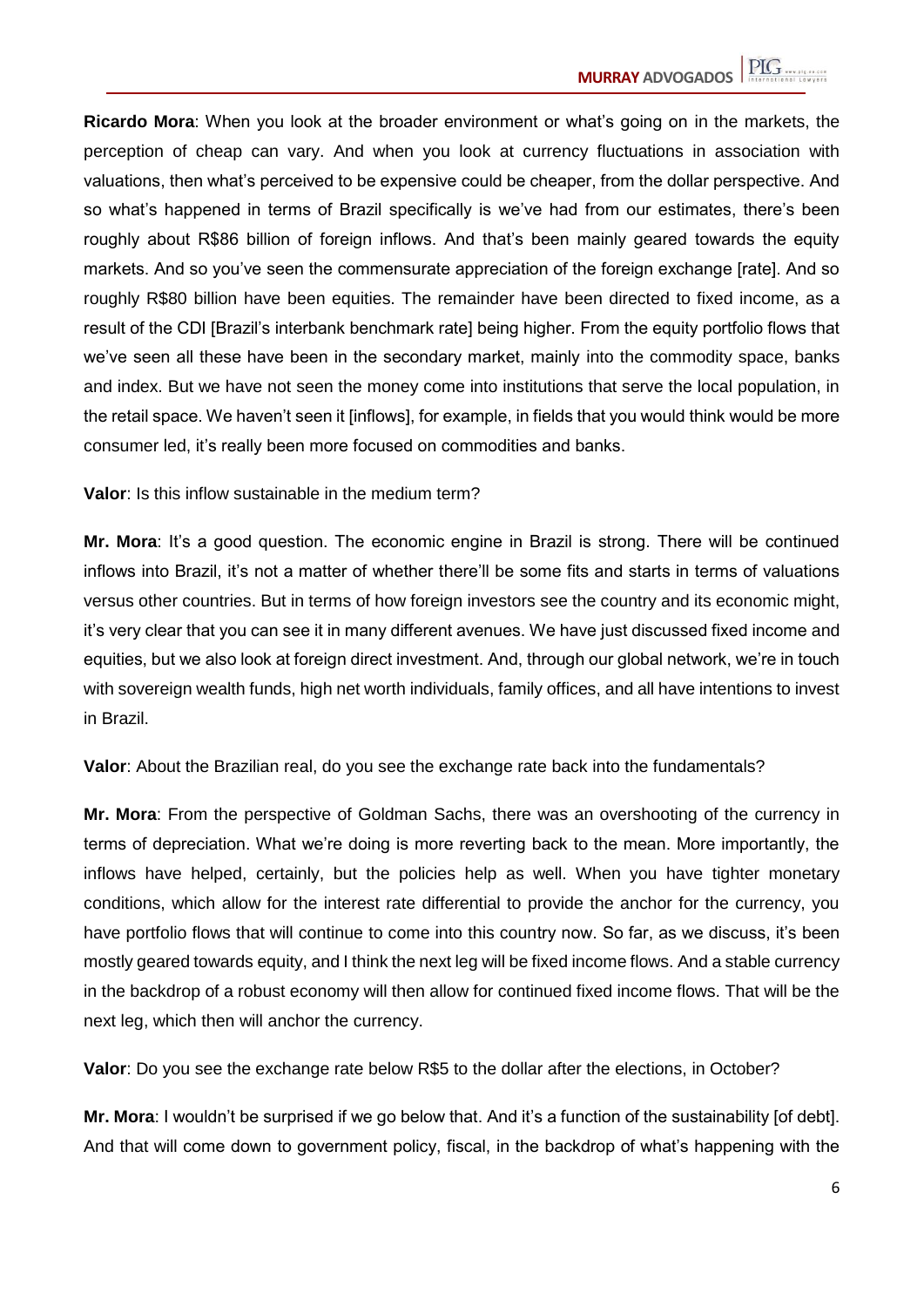continued drop of inflation as a result of the Central Bank's hikes. And so in that backdrop, you don't have for example an overheating economy. There is a certain slack in the economy that will allow it to grow. And so in that backdrop, now, this comes down to the ability for continued growth. And that depends again on fiscal policy and a well-anchored currency.

**Valor**: Is there a risk of reversal of the inflow to the emerging markets if the Fed hikes interest rates more aggressively?

**Mr. Mora**: In terms of foreign inflows and broader markets, it's difficult to gauge where capital flow will go. One thing is certain: in the backdrop of market volatility, investors tend to be less risk averse and to look for value. And they tend to look for assets where there's strong underlying enterprise value. It's already well known that there will be at least seven rate hikes in the U.S. If you look at the FCI [financial conditions index], it's already tightened quite substantially, and the market has been pricing these tighter monetary conditions. From a valuation perspective, you can argue that Brazil is fundamentally strong in value. That's why we've seen these commensurate flows.

**Valor**: Brazil started raising rates before the Fed. Can this help cushion the impact of interest rate hikes in the United States?

**Mr. Mora**: The Brazilian central bank was one of the first to move. And they were very early to the recognition that the word "transitory" was a bit of a difficult concept to describe the condition [of inflation] given the backdrop of rising prices. The Brazilian central bank has been quite aggressive and not just moving in small increments of 25 basis points. One sees they are very serious about [monetary] policy. In that backdrop, you've seen the currency react. This year, it's been the combination of central bank policy and foreign inflows. And the Central Bank reacted appropriately. It's widely recognized that this Central Bank had to react to what was happening on the ground with Covid. And when there was a recognition that inflationary pressures were building, again, reacted very quickly. When you look at the broader emerging markets, there have been certain countries that have been resistant to move as actively as the Brazilian central bank. And that'll bode very well, in terms of future policy and the ability for foreign investors to know that the central bank and its policy will be reactive [against inflation] as needed, that there's an independence of the central bank, that they will do what's right.

**Valor**: Will the war in Ukraine affect the flow to Brazil?

**Mr. Mora**: When you look at emerging markets, it used to trade as a beta of one, meaning that if you had a problem in one market, it would affect the others. And now, what you have is a more of a focused view, in terms of recognizing that risks can be isolated, and that portfolio and capital flows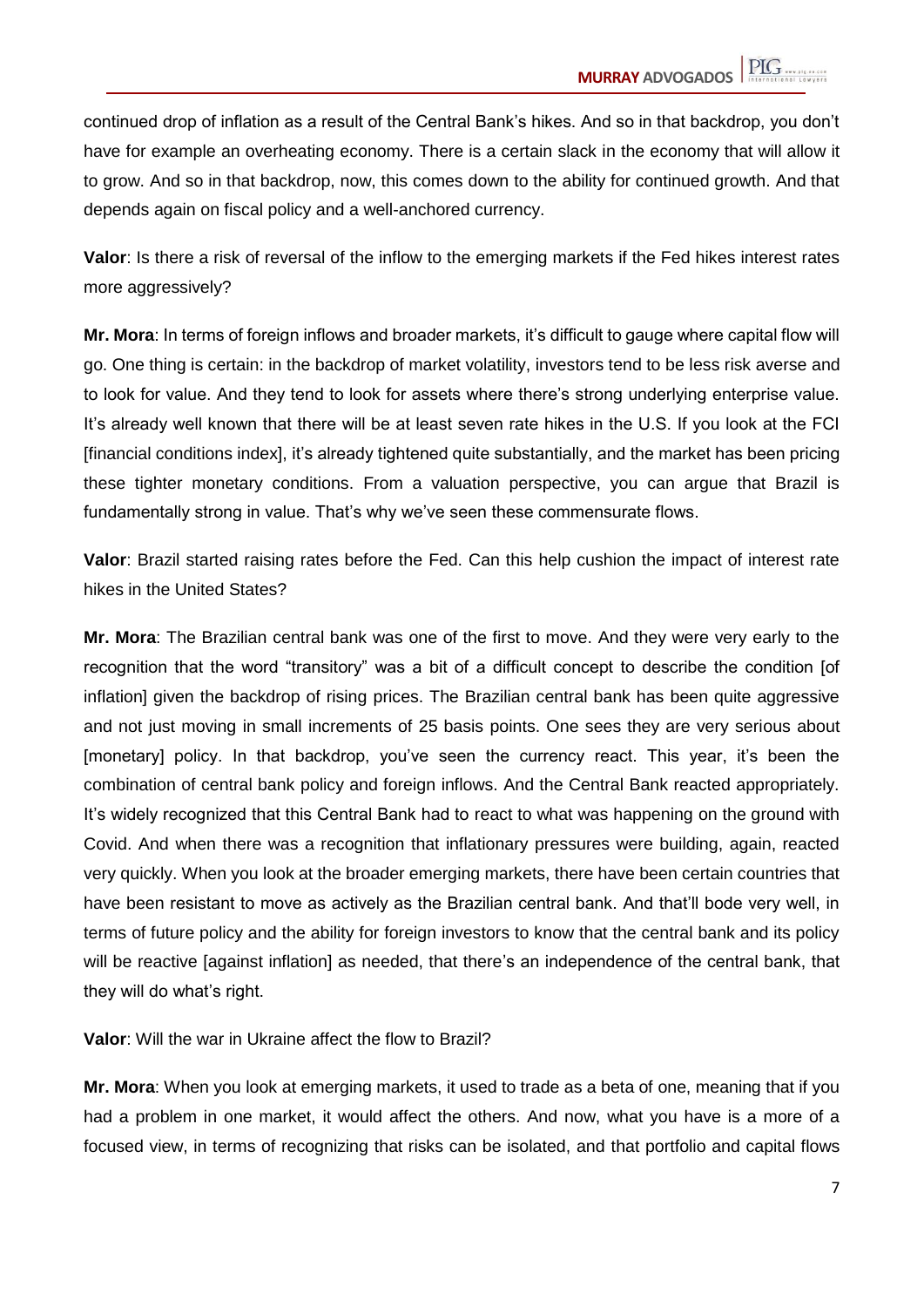will be affected in specific manners. The market now sees that there's actually very independent and very specific regional differences between these countries and policies. In Brazil, for example, we did see certain portfolio flows leaving Eastern Europe, including Russia, and flowing into Latin America, specifically into Brazil. And so from that perspective, there was some shift in the portfolio flows more geared towards equities as you've had these tremendous growth and valuations in developed countries, specifically in the U.S. Of course, most of the capital that has been directed to the U.S. has done very well. It's hard to take that money away from that performance, and spin it into another jurisdiction. That said, as the macro backdrop has become a bit more challenging in developed markets, we've seen these portfolio flows. Brazil, specifically, has very attractive valuations, and it also has the right components of what the world needs, like commodities. In that backdrop, it seems to me very clear that there'll be continued interest in terms of portfolio flows, either in the private markets or as outright cross border flows.

**Valor**: Does Goldman see the sustainability-linked bonds as an opportunity in Brazil?

**Mr. Mora**: We have seen many new, modern operations in Brazil and we see many opportunities in the sustainable bond market. There are new concepts, like carbon credits, debt for nature swaps, the concept of being able to monetize what is already in Brazil in terms of [conserved] nature, for example, the ability to have carbon capture associated with Brazil's [environmental actions]. Goldman has had a tremendous focus in terms of being able to help our clients that have access to these resources and to monetize them. I think you're going to continue to see very innovative products around this space. That's a very good thing in terms of outlook, because monetization means more preservation.

**Valor**: What are Goldman's plans for Brazil and Latin America?

**Mr. Mora**: In Latin America, I would say that in the last two years we've had successive record years in the region across divisions. When you look at Latin America, Brazil is core to our focus in terms of our aspirations for the region. And when I specifically look at what's happening here, and what we'd like to do, one is clearly investing in our people. There's been a number of initiatives taking place here. For example, we've been very active in our hiring in the tech space. We hired 40 engineers last year, and our intention is to hire another 20 this year. Under the Brazil Management Committee, we've been able to progress our plans in Brazil.

*Source: Valor International* https://valorinternational.globo.com/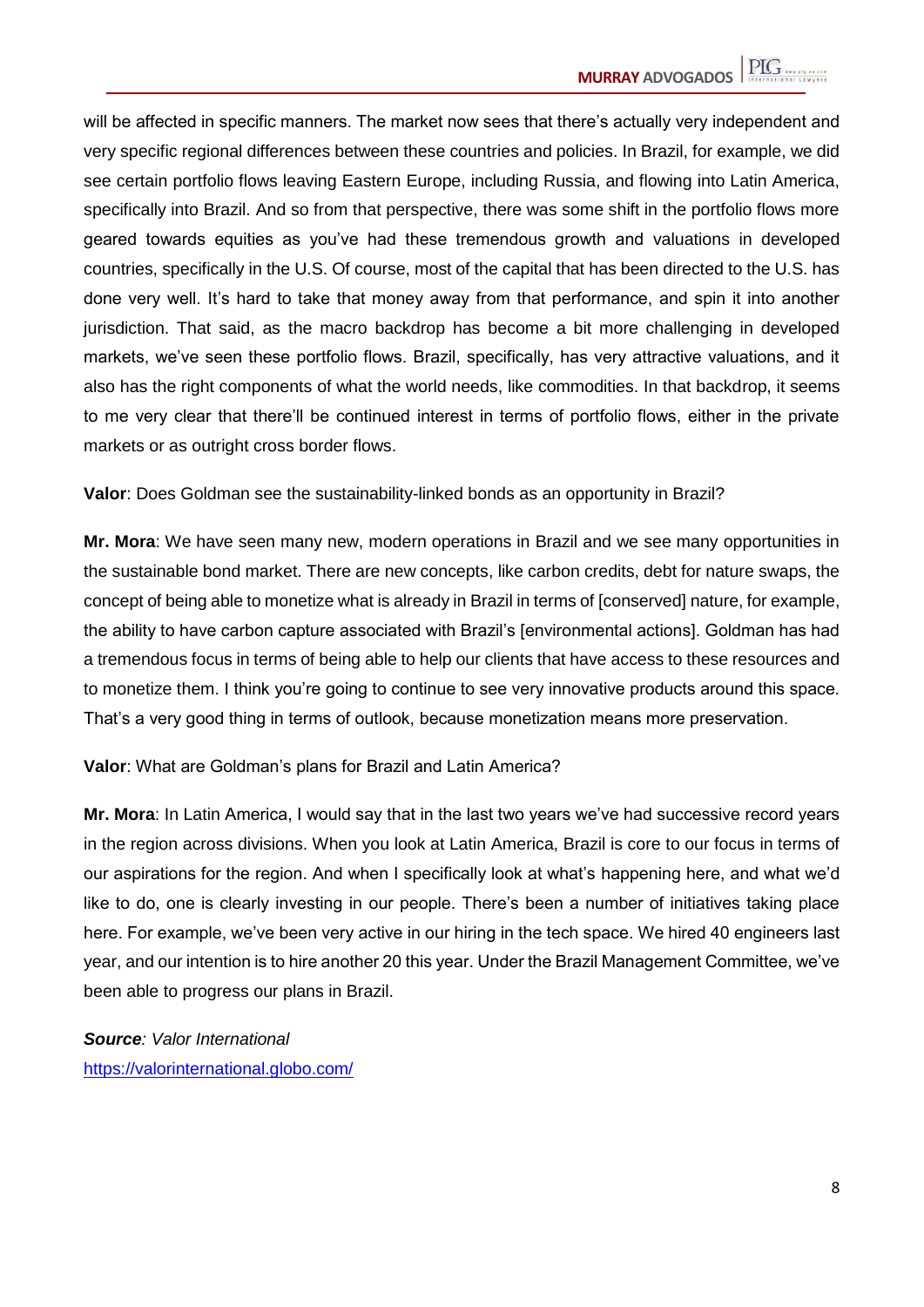## April 06, 2022 **MARKET EASES BETS ON LONGER CYCLE OF INTEREST RATES HIKES**

The yield curve has fallen over the last three weeks as the Central Bank's Monetary Policy Committee (Copom) signaled that it is likely to end the tightening cycle in May after raising the Selic, Brazil's benchmark interest rate, to 12.75%.

Market agents not only removed bets on a longer cycle as a result. They also started to see cuts totaling 250 basis points in 2023 – around two times what they projected in March 16, the last meeting of the Copom.

Since then, the market has bought into the Central Bank's statements that the tightening cycle will end in the next meeting of the Copom, and now consider in the future interest curve an interest rate between 12.75% and 13% for this year. In the period, the two-year rate, more associated with shortterm inflation, dropped almost 100 basis points, to 12% from 12.935%. The five-year rate also saw a crucial loss of risk premium, to 11.10% from 12.17% — falling below the level seen before the war.

"There was a very strong repricing of the curve as the Central Bank was more emphatic in its statements about stopping the tightening cycle and insisting that the 12.75% level is enough for inflation convergence [with the target]," said Filippe Santa Fé, a fixed-income manager at ASA Hedge. "In this context, it is normal for the market to bet that the rate will plummet along the curve."

The still challenging inflation scenario is key for the market to adopt a structural bet on lower future interest rates. BTG Pactual projects that the IPCA, Brazil's official inflation rate, is likely to peak between April and May. This factor, added to the prospect of the end of the tightening cycle, is expected to remove more premium from the fixed rate curve ahead, said economist Álvaro Frasson.

"We see an important disinflation ahead, even though it will be slower than expected," he said. "The Selic will probably be forced to remain high, between 9% and 10%, in order to deal with any fiscal risk." BTG estimates that the Central Bank will not be able to interrupt the tightening in May and will raise the benchmark interest rate for the last time to 13.25% in June. The bank foresees a rate of 9.5% at the end of 2023.

The pricing extracted from the yield curve points to a scenario for the moment in which the Selic will end 2022 between 12.75% and 13%, then decline to 10.5% in 2023, still well above the median of 9% of the most recent Focus, Central Bank's weekly survey with economists. Before the last meeting of the Copom, nominal market rates projected a basic interest rate of 13.5% at the end of this year and 12.25% at the end of next year.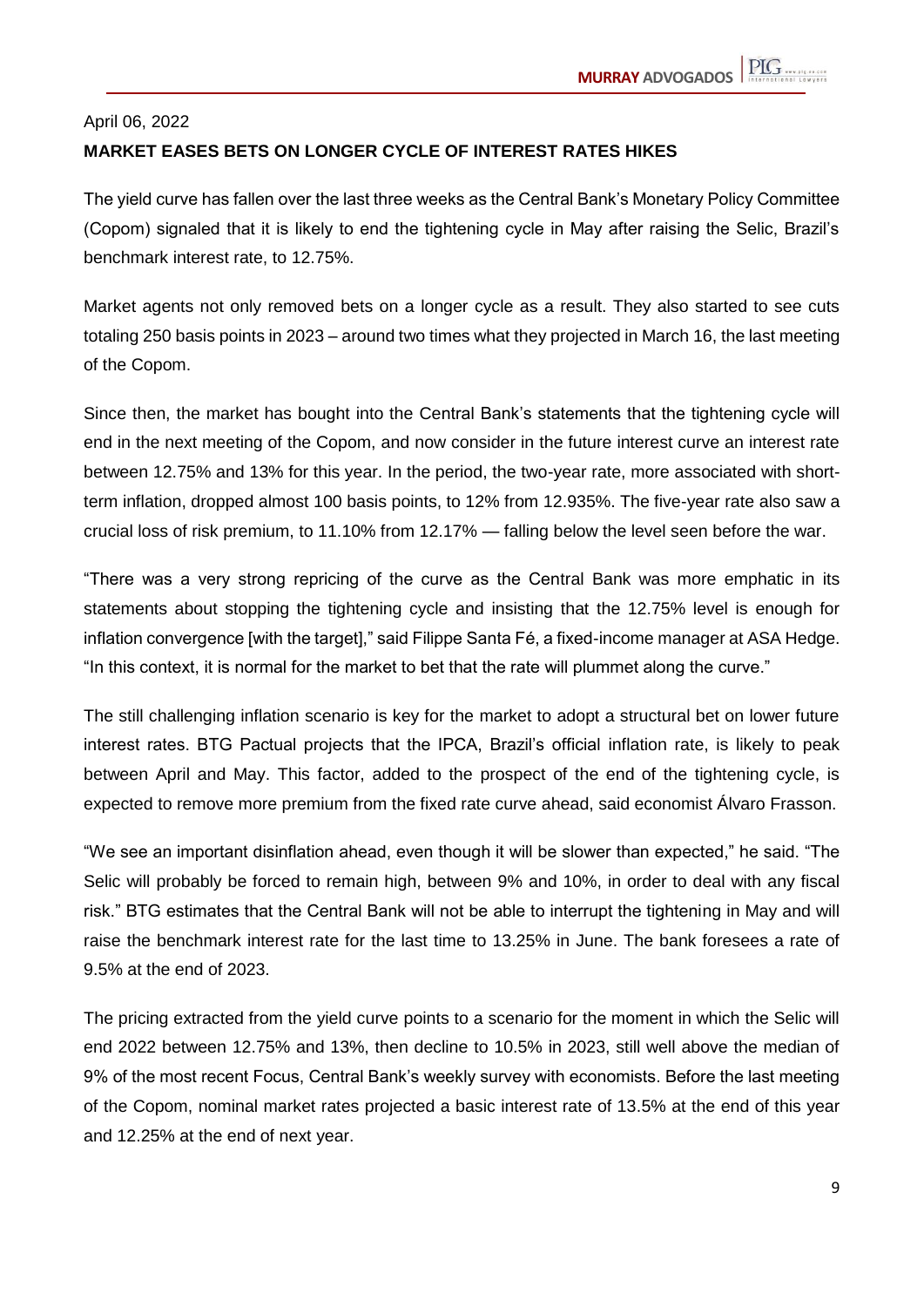"I don't think a 250-basis points cut is too much, given that the Selic is likely to have risen more than 1,000 points by the end of the cycle," said Vinicius Alves, a strategist at Tullett Prebon. The market underestimates the risk of an accelerated tightening in the United States that could limit the eventual impetus for interest rate cuts, he added. "That's something that would cause the dollar to gain ground globally, pick up inflation and require the [Brazilian] central bank to keep a tight policy for longer," he said.

Christiano Clemente, the chief investment officer of Santander Private Banking, is dissenting from the recent pricing of Selic declines. "The market is thinking that the Central Bank will stop raising in the middle of this year and, in a matter of four to six months, start to cut the rate," he said. "It doesn't make sense to me to raise interest rates and then start cutting them soon after. The most reasonable thing would be a rate that remains constant over a certain time horizon."

Mr. Clemente notes that the term structure of interest rates is back to the level seen before the war in Ukraine, "returning" the post-war peak stress – the five-year rate even began to trade below the 10.16% seen before the conflict. "But no doubt the Central Bank has taken over the narrative and the more appreciated exchange rate has also helped the curve to fall," he said.

Mr. Santa Fe also added a caveat about the rates, saying that the high inflation and pressured cores, as well as above-target inflation expectations for 2023, do not support a bet on an end to tightening, let alone monetary easing. "I think we will have a partial correction of this movement," he said. "The exchange rate has helped the curve to fall and an interruption in that dynamic could lead to a rate adjustment."

In fact, this was the tone on Tuesday: the rates saw strong advances, reflecting the general movement of higher global interest rates, especially in the U.S. The interbank deposit rate for January 2024 rose to 12% from 11.82%, while the rate for January 2027 rose to 11.1% from 10.85%.

It draws the attention of financial agents that the curve has deepened its "inversion" – that is, the difference between the two- and five-year interest rates became even more negative.

Huang Seen, head of fixed income at Schroders, says that short interest rates have remained high, but long rates have declined with foreign capital inflows.

**Source:** *Valor international https://valorinternational.globo.com/.*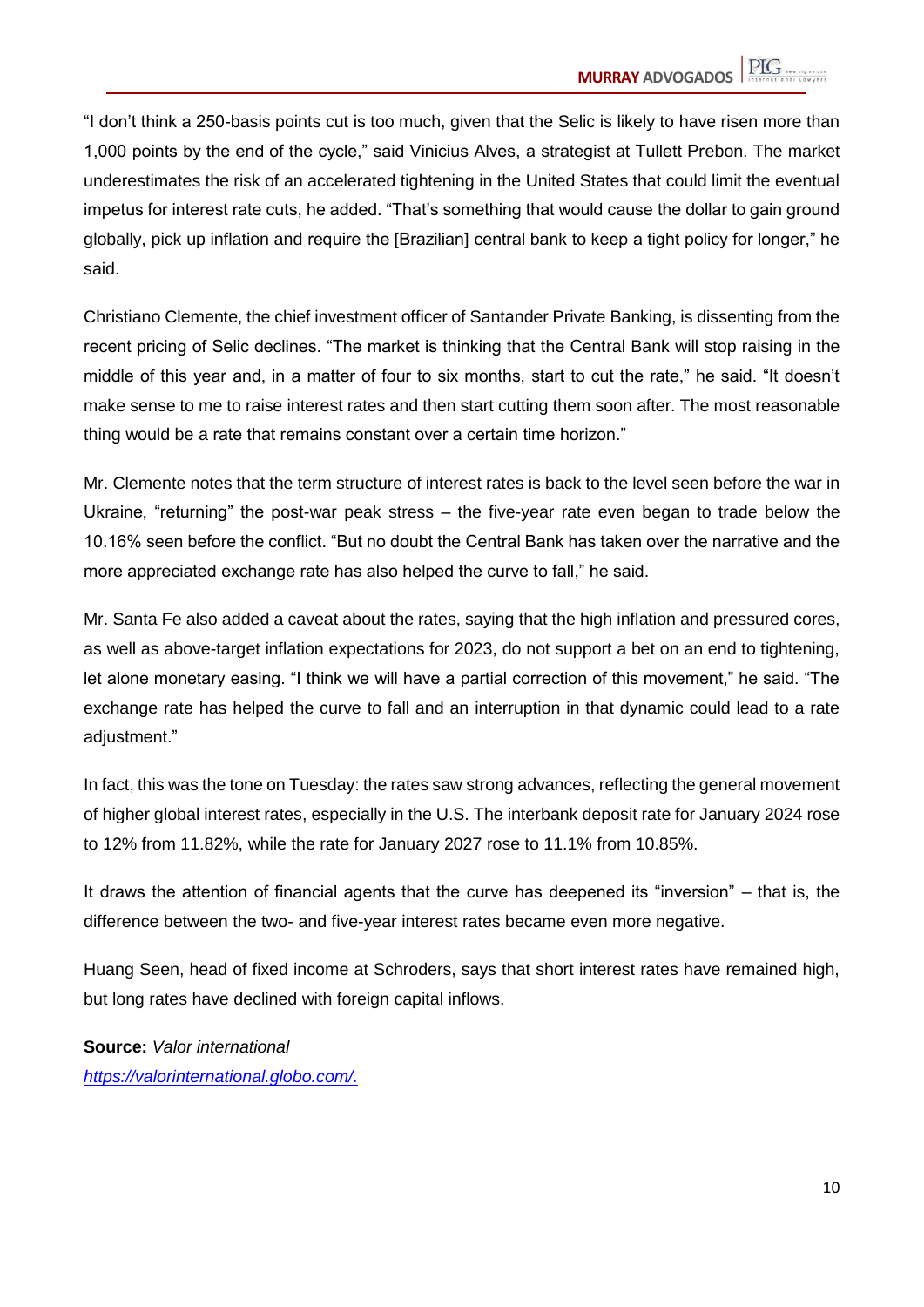## April 07, 2022 **PÁTRIA SEEKS BUYER FOR DATA CENTER COMPANY**

The asset management company Pátria Investimentos decided to put its data center division up for sale and is already in advanced talks with international M&A boutiques and foreign investment banks to define who could take over the business, sources familiar with the matter say. Odata would be valued at about \$1 billion and is likely to attract the interest of foreign rivals in the sector and investment funds, sources say.

Created in 2015, the data center division of Pátria began as a startup offering infrastructure to house servers that process information with global distribution. The business has grown in recent years and has a presence in Colombia and Mexico.

Late last year, the company took a \$30 million loan from the International Finance Corporation (IFC), a World Bank arm, to finance the expansion of its data center structure in Brazil and Latin America.

For 2022, Odata has investment plans of around R\$1.2 billion to strengthen its expansion in the state of São Paulo and also in Rio de Janeiro, the company told Valor recently.

A good part of Odata's revenue comes from large cloud computing service providers, with long-term contracts – the company did not reveal the exact turnover. Besides service providers, the company has clients in education, telecommunications and finance.

The data center sector has received heavy investments. The consultancy IDC Brasil estimated that the companies' spending on public cloud services in Brazil could reach \$3 billion last year.

Sources say that Pátria's business division may attract foreign groups, which are consolidating this segment in the international market.

In a more recent move, the Rio de Janeiro-based investment group Piemonte Holding bought five data centers from telecom Oi, which is under judicial reorganization and sold several assets, for R\$325 million, and committed to invest R\$42 million in the operation.

The Digital Colony group, owner of Highline in Brazil and which bought the towers auctioned by Oi, also has plans for multimillion investments to build new data centers in Brazil, Chile and Mexico through its company, Scala Data Centers.

With about \$24 billion in assets under management at the end of last year, Pátria has heavy investments in companies in the country through funds in the infrastructure and real estate industries, as well as relevant stakes in the healthcare, agribusiness, food, and financial services industries.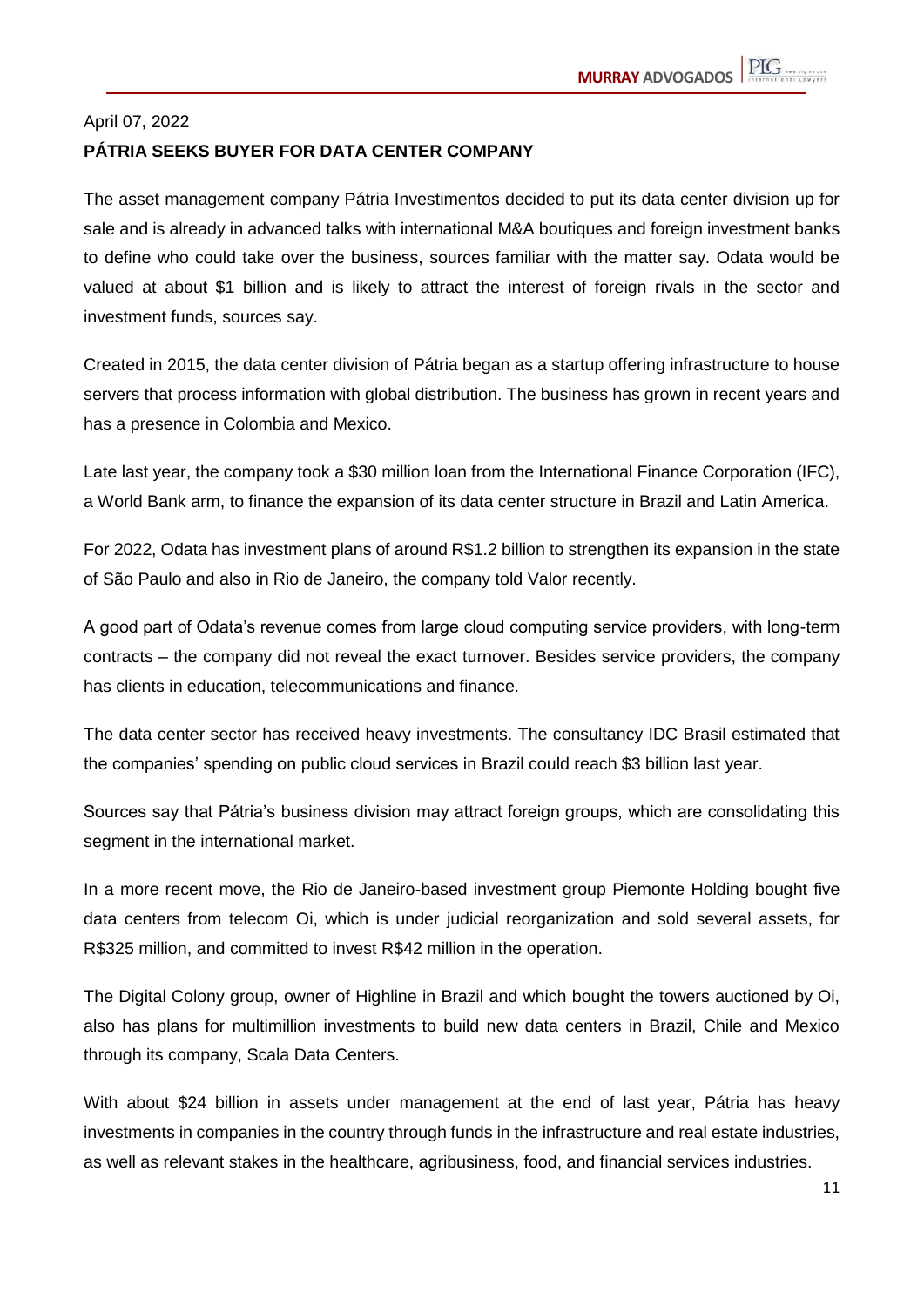Last year, the asset management company tried to draw investors for part of its businesses. However, the adverse international backdrop since last year and the political uncertainties due to the presidential elections in Brazil left the plans frozen for the end of this year or 2023.

Among the fund's assets that may go public are the health companies Athena and Elfa. Another Pátria's company that may go public is Lavoro, of agricultural inputs distribution, with presence in Latin America.

In January last year, Pátria's private equity firm made its debut on the Nasdaq after raising \$588 million. A good part of the proceeds will be used for acquisitions.

Pátria and Odata declined to comment.

**Source:** *Valor international https://valorinternational.globo.com/.*

#### April 07, 2022 **PIX GAINS GROUND AS PAYMENT METHOD AMONG ONLINE STORES**

Brazil's largest online stores are increasingly adding Pix as a payment method, with a record share in March, while debt cards are losing ground since the launch of Central Bank's instant-payment system, the latest edition of the payment study Gmattos found.

Last month, 69.5% of the analyzed stores offered the option of payment via Pix, compared with 16.9% in early 2021, when the survey was held for the first time. The method is behind credit cards (accepted by 98.3% of stores) and banking bar-coded bills known as boletos (accepted in 76.3% of them). The study included 59 online stores, which account for 85% of e-commerce in the country.

According to the survey, the availability of debit card payment, which has never been very high, has been dropping substantially. In the January 2021 edition, it was 37.3%; two months later, it peaked at 42.3%; last month, it dropped to 27.1%.

Gastão Mattos, co-founder and CEO of Gmattos, believes that debit cards are close to the floor, but sees no sign of recovery. Rogério Panca, head of the Brazilian Association of Credit Card Companies and Services (Abecs), told Valor this week that the expansion of payments with debt cards in ecommerce is a priority of the trade group.

Mr. Mattos believes that Pix may reach 90% of stores by the end of this year or early next year. He recalled that 72% of stores that don't work with Pix are making some kind of cash payment available,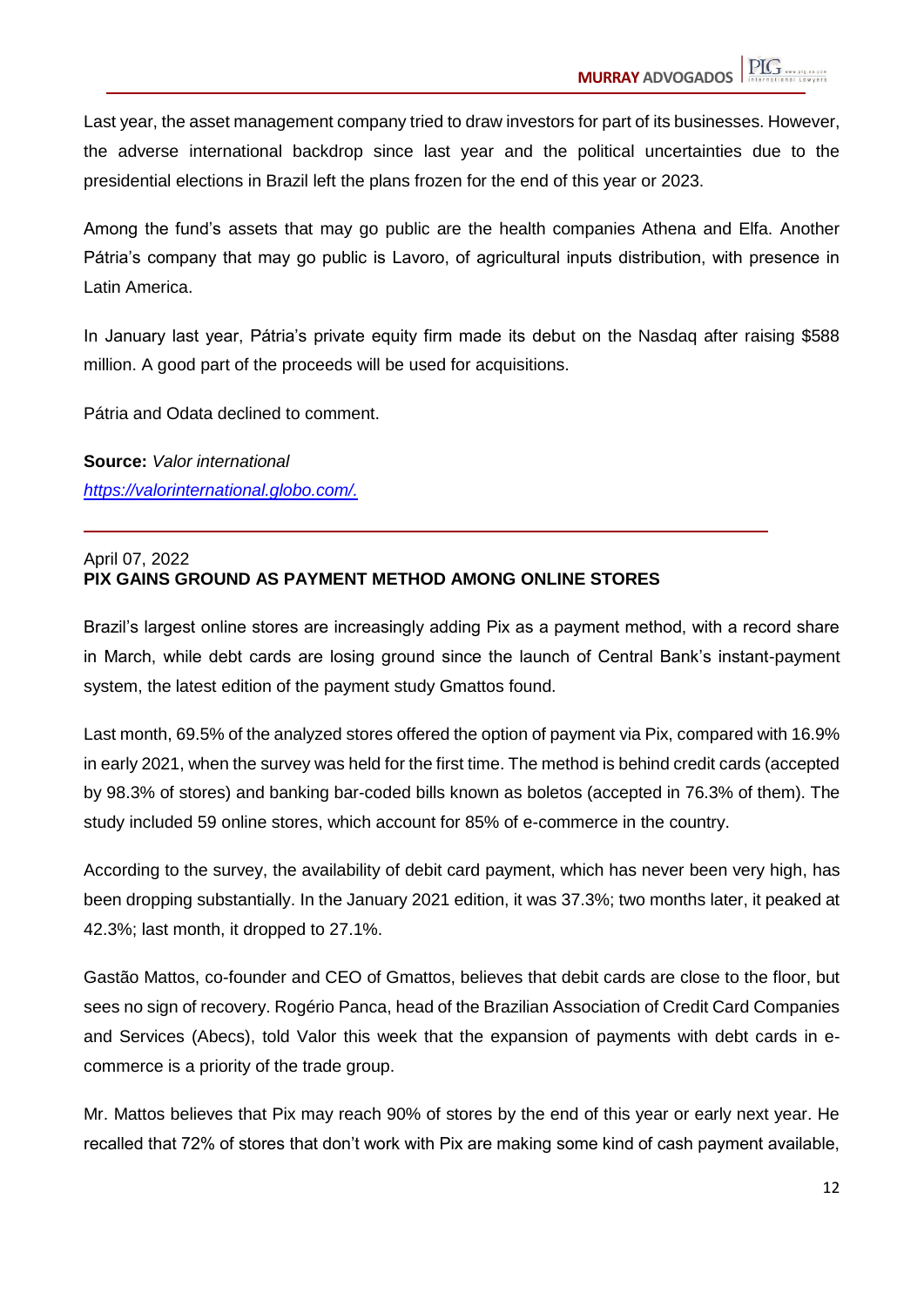including boletos and debit cards. In other words, they have some propensity, in terms of business strategy, to also offer the Pix.

"In these stores, the option is not offered yet probably due to technological difficulties, such as integration," Mr. Mattos said. Companies that do not offer any cash payment alternative typically work with higher average ticket sales.

The acceptance of boletos, on the other hand, has remained relatively stable. With the growth of Pix, the spread between both has shrunk, and the instant-payment system could soon reach the second position in the ranking, although there is no direct competition between payment methods.

According to Mr. Mattos, the number of online stores that offer some kind of discount for consumers who pay with Pix has been increasing. In addition to the fact that payment is instantaneous, the method also increases the cart conversion rate, or the number of purchases actually completed after the items are added to the online shopping cart. This rate is around 30% with debit cards and 80% with Pix.

Credit cards, a traditional driver of e-commerce, remains in the top of the ranking. Mr. Mattos points out, however, that alternative installment plans are on the rise. "This is a strong trend for the year. The existing options are clearly not meeting everyone's needs," he said, citing installment plans via boleto and direct financing with large banks. "I think smaller, digital banks will also offer more such options."

Wallets were accepted by 44.1% of the stores analyzed in March, up from 54.2% in the same month of 2021, Gmattos said.

**Source:** *Valor international https://valorinternational.globo.com/.*

#### April 08, 2022

#### **JAPANESE COMPANIES WILL DEVELOP SOLAR FARMS IN BRAZIL**

Fazsol has signed a contract with Órigo Energia to build 17 solar farms with 33.4 megawatts of capacity, in the distributed power generation model, in which the consumer chooses its own supplier.

The investment in the project is about R\$150 million. The contract is part of Fazsol's growth strategy in Brazil. Fazsol is the result of a partnership between Japan's Shizen Energy and Espaço Y, a Brazilian holding company in the home construction segment. Shizen intends to operate in the country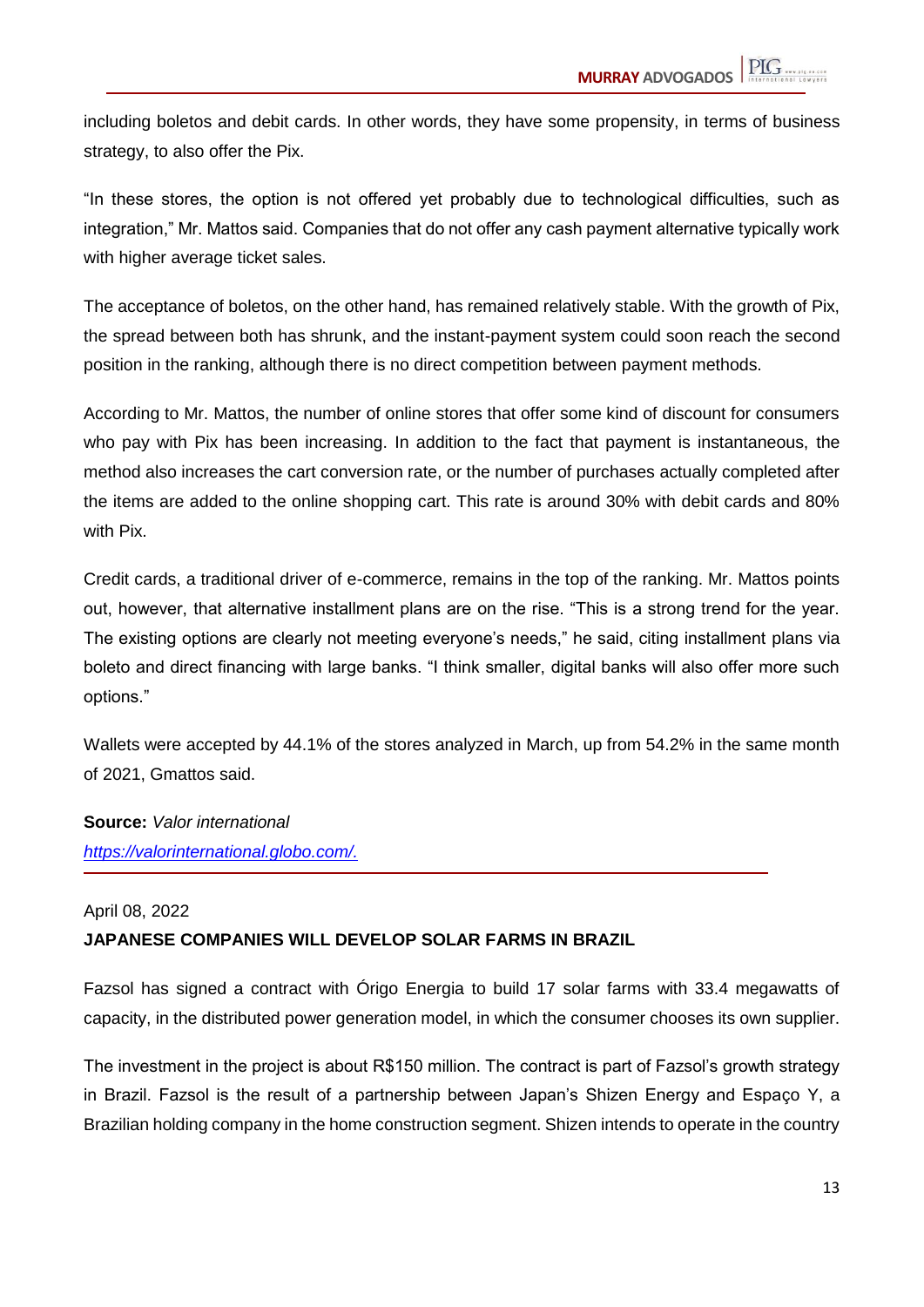through the joint venture to assist Japanese companies in Brazil to decarbonize their power generation mix.

According to the terms of the partnership, Fazsol will develop the solar farms, while Órigo will be the bridge with the final consumers. The farms will be built in the Federal District, Minas Gerais and Ceará, and will be able to generate enough power to meet the demand of 130,000 homes for a year.

The farms are expected to start operating in November. Bruno Suzart, Shizen Energy's manager for Brazil, said that the contract will allow Fazsol to increase fourfold the volume of power generated in the country, in addition to tripling the team. "This will help us to find new clients," he said.

Fazsol boasts 25 renewable power projects in operation in Brazil, with 8.6 MW of capacity. The company intends to invest R\$1 billion by 2024, when it expects to have 200 MW of solar plants in operation in the country.

Shizen arrived in Brazil in 2018. The company was founded in 2011 by three Japanese entrepreneurs from the renewable power industry as discussions emerged in the country with the shutdown of nuclear power plants after the Fukushima accident. The company operates in four other countries through partnerships and Fazsol was the chosen one in Brazil.

In the last few months, the company made studies about the potential of renewable power generation in Brazil at the request of the Japanese government. "We want to repeat, with Fazsol in Brazil, Shizen's successful experience with Japanese companies in other countries. We are able to serve these companies in their own language, and negotiations can occur according to the format they are used to," Mr. Suzart said.

The fact that Órigo is also backed by Japanese investors helped in the negotiation, Mr. Suzart said. "There is a cultural connection between the companies. Some presentations even took place in Japan," he said.

Japanese group Mitsui & Co has a 17% stake in Órigo. The remainder is split between investment funds TPG and MOV Investments, and part is dispersed in the Brazilian stock exchange. The company operates a solar power subscription business in which customers receives credit on their electricity bill for power generated in solar power farms.

The plants built by Fazsol will serve these Órigo customers. "The agreement will enhance the company's mission: to democratize access to clean power in Brazil," said Rodolfo Molinari, Órigo's chief business officer.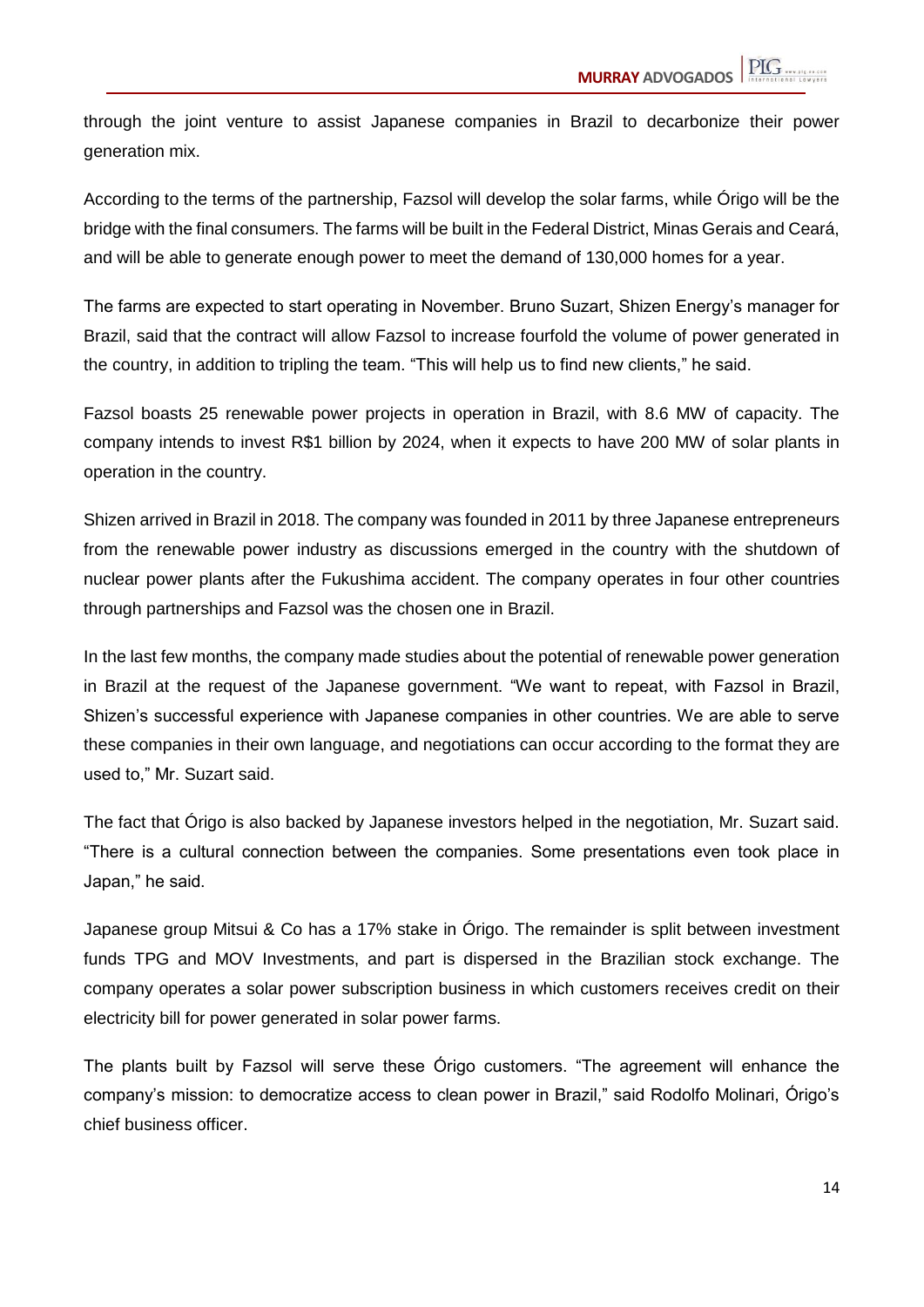Based on this contract, Fazsol intends to expand and operate in other markets in which it was not yet present in Brazil. Until then, the company had focused on the development of distributed generation plants. "This is a structuring project, which allows us to look towards expansion," said Fazsol's director Nélio Pereira.

The company is considering tapping the free market. "We can help transform the companies that are already in the free market into self-producers; in this case, there is a complementary cost efficiency," Mr. Pereira said.

**Source:** *Valor international https://valorinternational.globo.com/.*

## April 12, 2022 **TELEFÓNICA'S VIVO TO OPEN CORPORATE VENTURE CAPITAL FUND**

Telecom Vivo announced on Monday the creation of its first corporate venture capital (CVC) fund to invest R\$320 million in startups over the next five years. The amount makes Vivo Ventures one of the largest CVCs in Brazil.

The company plans to invest in 12 to 20 startups, with stakes in the range of R\$15 million to R\$20 million, in an average allocation of R\$60 to R\$80 million per year.

"We want to have stakes close to 20%. Therefore, the startup has to be big enough in the pre-money for our check to represent that percentage," Christian Gebara, Vivo's CEO, told Pipeline, Valor's business website. In the average the company projects, the startup should have a price valuation around R\$100 million before the investment.

Vivo has begun discussing internally and formatting the fund over the past six months, part of the company's strategy to "Digitize to Bring Closer", as its institutional motto states. "This means not only being the connection structure, but also being a digital ecosystem," says the CEO.

Until now, Vivo's investments in startups were made through Wayra, the Telefonica group's innovation hub. Globally, Wayra has already invested the equivalent of R\$300 million and, in Brazil, there were about R\$25 million in a decade, with 30 startups in the local portfolio.

"Unlike Vivo Ventures, these were pre-seed and seed funding, with an average ticket of R\$1.5 million. Now we can enter series A or B rounds of companies that have gone through this seed," says Mr. Gebara.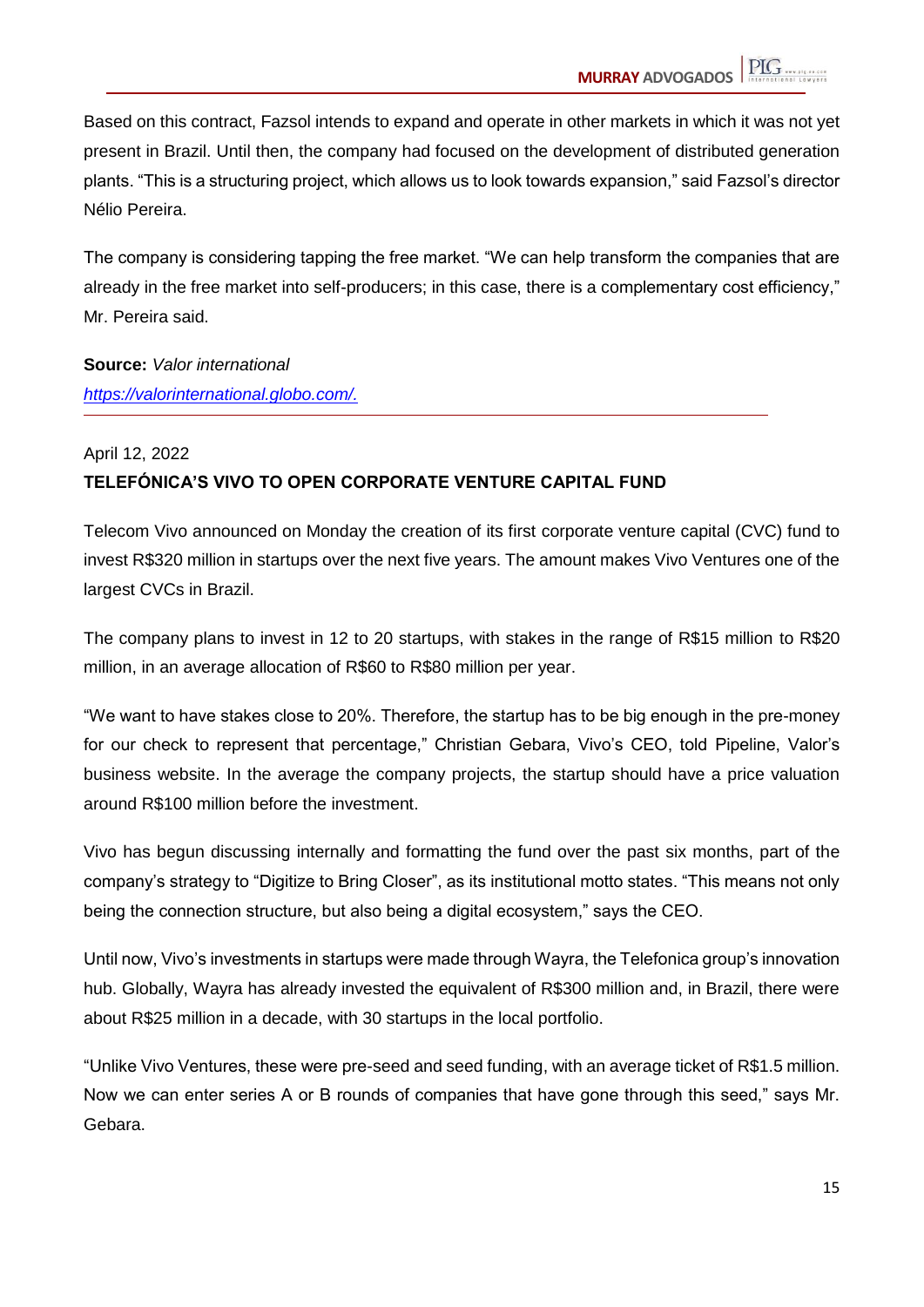One of the attractions for the startups, besides the capital, is the access to Vivo's ecosystem, emphasizes the CEO — the telecom giant has more than 100 million pageviews in its base, 1,700 stores and 20 million unique users in the app, with an average of 80 million monthly interactions.

This connection has given Wayra's startups revenues of R\$70 million in 2021 with Vivo alone — Gupy, for example, is a recruiting company that was hired by the investor. "Companies can raise money with other funds, but few have this customer base, the volume of channels and the big data that we have," says Mr. Gebara.

Wayra invests in Gabriel, a security and camera monitoring startup that currently operates indoors if it begins to operate indoors, it may enter the smart home connection, for example, an issue in which Vivo has been engaged.

Wayra's team will be responsible for the technical part of CVC and the business flow for the fund, which is interested in solutions in finance, health, education, entertainment, whether B2C or B2B. The company already has initiatives in these areas, such as Vivo Money, a personal credit service, and Vivo V, a health and wellness marketplace.

In Brazil, corporate venture capital funds have already made more than 200 deals in the last 20 years, amounting to \$1.3 billion, according to a survey by fintech Distrito — most of this capital has been invested in the last two years. Here in Brazil, almost 70% of the CVCs are focused on the initial phase of startups, and therefore generally have lower volumes.

Sinqia's CVC, for example, is R\$50 million, and CSN's is R\$30 million. Companies that invest in more mature phases also have larger vehicles — BV Bank made R\$300 million available to this type of investment in 2018, Via allocated R\$200 million last year and Banco do Brasil divided this same amount in two vehicles earlier this year.

In the world, \$80 billion were invested by CVCs only in 2021, according to CB Insights.

According to Mr. Gebara, Vivo will continue simultaneously with other strategies, such as partnerships in the model of the joint venture with Ânima Educação and maybe acquisitions. "The investment in startups complements our digital positioning," he adds.

**Source:** *Valor international [https://valorinternational.globo.com/.](https://valorinternational.globo.com/)*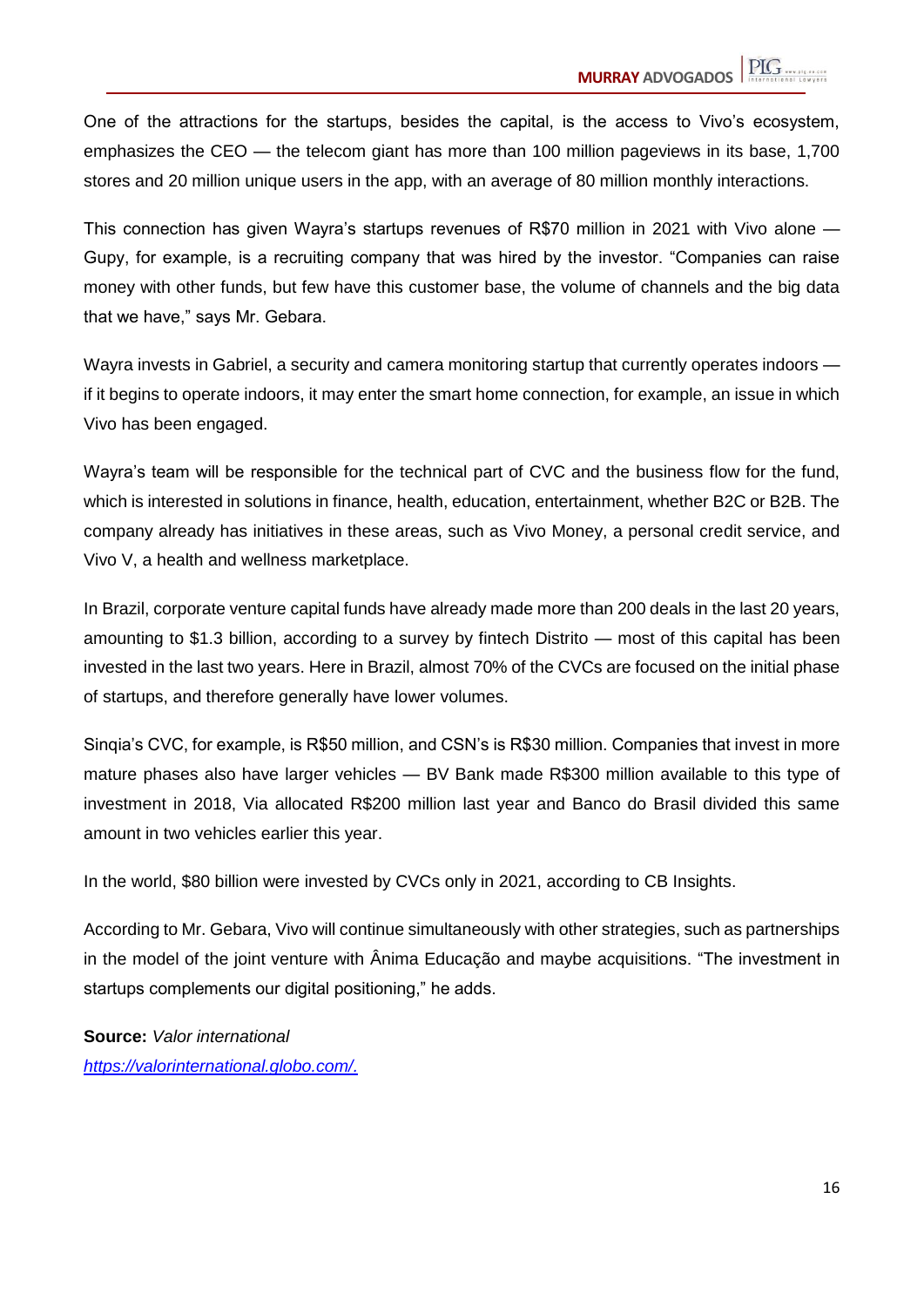## April 13, 2022 **PRIVATE-EQUITY, VENTURE CAPITAL FUNDS INVEST R\$11.6BN IN Q1**

Private-equity funds made investments of R\$11.6 billion in Brazilian companies in the first quarter, up 8.4% year over year. The faster pace, this time, appears among the portfolios that invest in more mature companies, with R\$5.2 billion, compared to R\$1.9 billion in the same period in 2021. The venture capital portfolios, which focus on projects in early stages, allocated R\$6.4 billion from January to March, with a drop of 27.3% compared to 12 months ago.

The data are from a quarterly survey held by KPMG and the Brazilian Private Equity and Venture Capital Association (Abvcap) unveiled to Valor.

The seasonal comparison may say little of what is happening in the venture capital segment as a whole, said Roberto Haddad, a partner and leader for private equity and venture capital at KPMG in Brazil. "In the last two years, it has grown enormously, doubled in size. That's an important indicator, but in the middle of the road there are fluctuations," he said. "The big indicator, the main one in my view, is the strength of this fund industry within the context of acquisitions and the dynamics of the Brazilian economy."

Mr. Haddad points out that in the first quarter of 2020 the industry had invested R\$5.7 billion in privateequity and venture-capital funds, but it is not possible to link the weaker performance to the Covid-19 pandemic, which entered the radar for real as of March.

The apparent strength shown by private-equity funds in the first quarter may not extend into the year, said Piero Minardi, head of Abvcap. The executive, who also leads Warburg Pincus in Brazil, believes that the segment tends to be more sensitive to issues related to the election and the macroeconomic environment. "The moment the political picture is defined, regardless of who wins [the presidential election], and there is a clear path ahead, volatility disappears. The private-equity segment invests in longer cycles, it is difficult to position today because of the risk of a setback for a certain macro policy."

In any case, privatizations, businesses in the infrastructure segment and in more basic segments such as chemicals and petrochemicals have attracted funds with large sums of money. For Mr. Minardi, depending on the agenda, sanitation and port projects have a lot of potential. The consumer industry is also usually followed by private-equity managers with attention.

"There is a factor that can be important: the interest rate itself. The companies have to finance themselves again at a cost of 20% a year. This puts pressure on cash flow, it is a problem for those who have long-term debt, it is a factor for companies to consider selling some equity to have a better capital base and avoid the interest rate trap."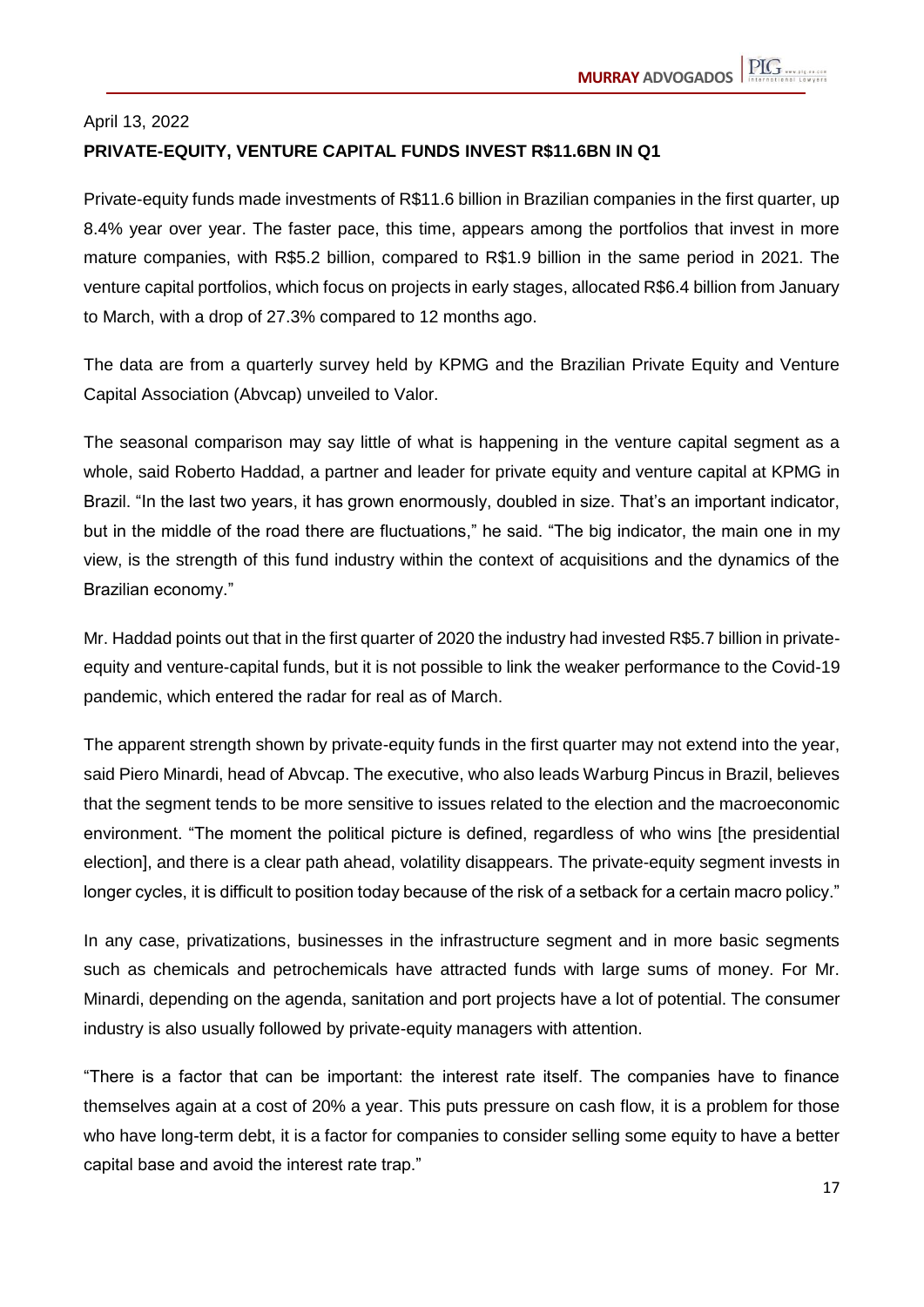In venture capital, the assessment is that strong activity will prevail, running somewhat independently from the economic cycles. "If innovation is good, it will do well in any situation. Great brands have emerged in crises, like Uber in 2008," Mr. Haddad points out. "There is a giant movement in fintechs. The financial market has always been very strong and has shown strength in acquisitions. There are new banks, but also the big ones incorporating the smaller ones to get up to speed," he notes. The insurance, health and logistics segments also tend to continue growing and attracting money.

The higher interest rates, however, may hinder funding by new companies in reais because once again the pension funds have no motivation to migrate from fixed income, that pays 5% or 6% real interest, to a higher risk asset, Mr. Haddad said.

The executive says he is already seeing a return to rationality, especially in growing and in late-stage businesses. "In the 'A' and 'B' [early] rounds, investors are also more careful. They want to know whether the company has passed the test or not."

With R\$2.5 billion invested in 15 companies, Kinea is completing the raising of its fifth fund, which totaled R\$2.4 billion last year. "It was a period in which the sector suffered a lot, but we were a exception," said Cristiano Lauretti, the company's private-equity manager, referring to the fact that venture-capital portfolios led the investments in 2021, something unthinkable in his more than 20 years of professional career.

The operation so far was anchored by local investors, who profited from previous funds (average of 20% per year) and were encouraged to participate, despite the interest rate hike and elections in the second half. "In the past, they didn't understand this class and when they started to understand the importance of having a certain share in variable income and within it, a certain amount in illiquid assets, they started to see the relevance of this in the different cycles that Brazil has experienced whether in recession or in good phases."

With the new money, he says that the plan is to have eight to 10 more investments, with contributions between R\$200 million and R\$300 million, by minority shares. Health, education, agribusiness and technology are among the preferred industries, Mr. Lauretti said.

The venture-capital wave in Brazil was fueled by giant competitors such as Softbank, but private equity also advances at an accelerated pace, said Gabriel Felzenszwalb, a partner at Vinci Partners, an asset management company that carried out three deals in the last 12 months.

The executive considers that the cooling down seen abroad with the venture-capital thesis will also materialize here, but he sees a good moment for venture capital ahead. With Brazil well positioned to take advantage of a new commodities cycle, this impulse reaches other sectors of the economy. "With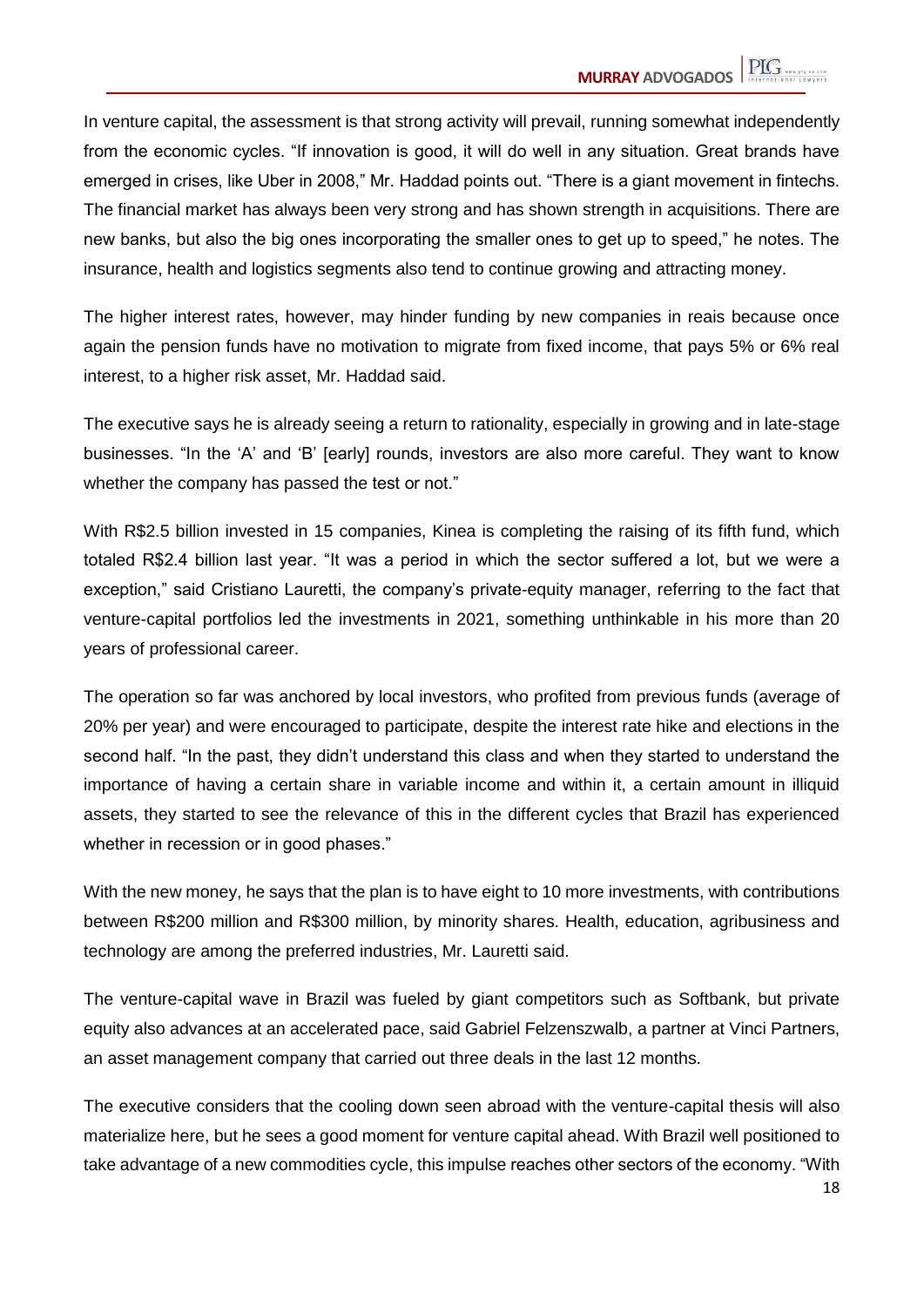the geopolitical difficulties, global investors may eventually take a bit out of Asia and look more at Latin America and Africa; it's an old move."

**Source:** *Valor international <https://valorinternational.globo.com/>*

#### April 13, 2022

#### **BRAZILIAN COMPANIES RAISED RECORD R\$105BN IN Q1**

Brazilian companies raised R\$105.2 billion in the local capital market in the first quarter of 2022, the association of securities firms Anbima said. This is an all-time-high amount for a first quarter since records began.

Fixed-income issues stood out amid double-digit interest rates. Companies raised R\$93.5 billion through bonds and other instruments between January and March. The volume was 32.2% higher than in the same period in 2021. On the other hand, the equity segment saw a strong contraction. Stock issues totaled R\$11.7 billion from January to March, down 63.6% year over year.

"The high interest rates and the migration of funds to fixed income hinders variable income," Anbima's vice president José Eduardo Laloni said. Bonds stood out among instruments with R\$55.9 billion raised in the quarter, up 80.6% year over year.

Rising interest rates over the past year "reflected in the capital markets as a whole," Mr. Laloni said. While Brazil's benchmark interest rate Selic reached double-digit levels, fixed-income fundraising prevailed in the first quarter of 2022, he said. "It was a record volume for the first three months of the year." Mr. Laloni also pointed out that the interest of issuers and investors is gaining steam because the secondary market for bonds is on the rise. "We have a very active secondary market now, with many intermediaries participating in the primary issue and then selling in the secondary market."

The financial volume in the secondary bond market totaled R\$62.7 billion in the first quarter of 2022. It was the second-highest quarterly volume in the last two years – up 58.7% year over year.

The executive also pointed out as a highlight in 2022 the issues of commercial notes. "These bonds started to be issued in 2021, with a volume of R\$2.7 billion last year. In the first quarter of this year alone, we already have almost R\$10 billion of funding," he said. Anbima also sees fundraising in the foreign market with lower demand compared to recent years. "The foreign market was also weak [in the first quarter] because first quarters are typically the window of external funding," he said.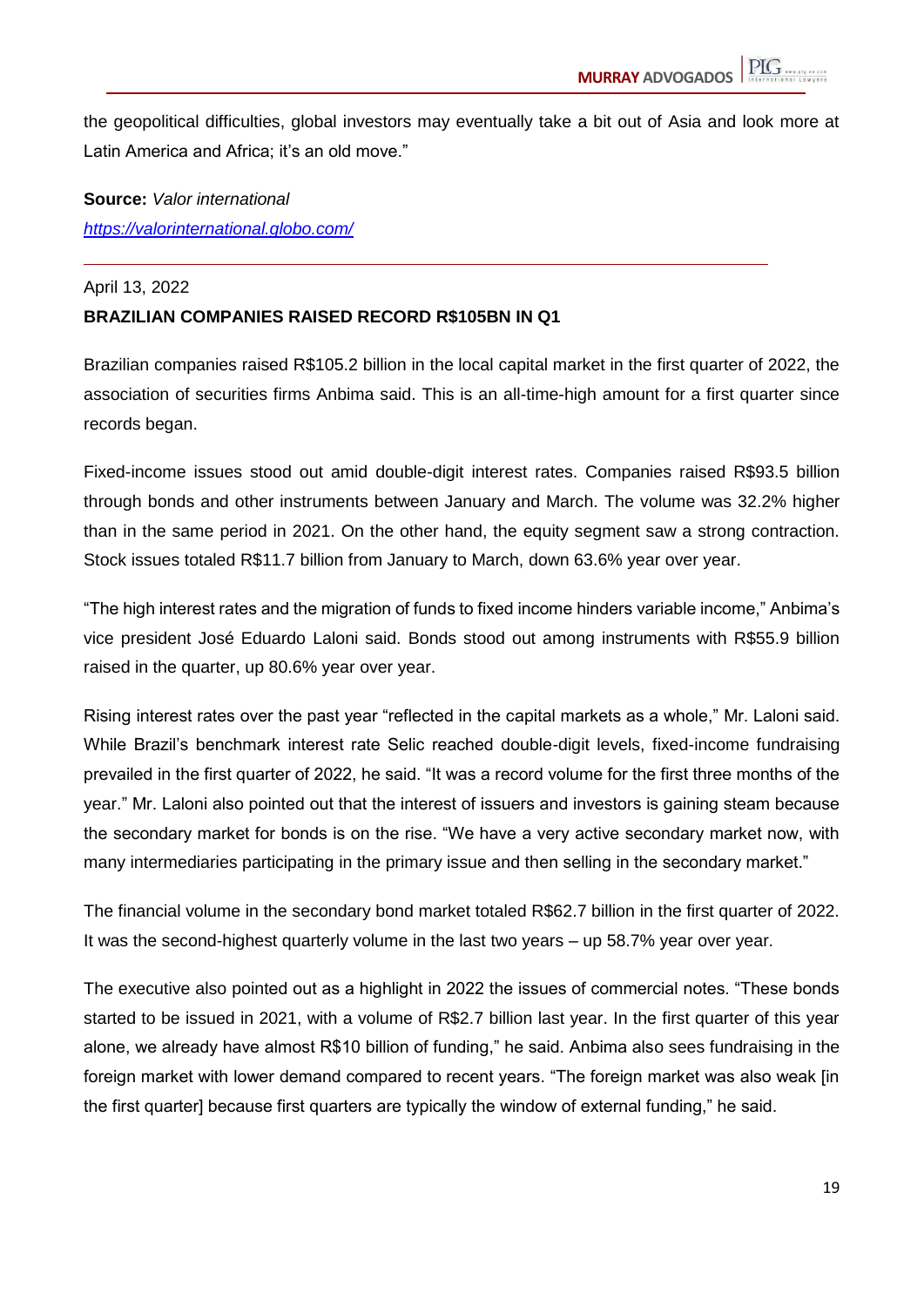Brazilian companies raised \$3.8 billion between January and March 2022. In the same period last year, the figure reached \$7.6 billion.

### *Source: Valor International <https://valorinternational.globo.com/>*

#### April 18, 2022

#### **BRAZIL- U.S. TRADE GROWS TO NEW RECORD**

After the record of Brazil-United States bilateral trade in 2021, the expectation of the American Chamber of Commerce (Amcham Brasil) was for lower growth in 2022, but the surprisingly positive data from the first quarter affirmed the view that, despite the uncertainties, new records can be achieved this year.

Between January and March 2022, the two-way trade reached \$19 billion, up 40.2% year over year and the highest value for a first quarter since the records began, in 1989.

"We expected the bilateral trade to continue to grow in 2022, but at a relatively lower level, because the uncertainties are considerable, due to global inflation, the pandemic, the potential slowdown in China and geopolitical and climatic events that affect the world economy. But the first-quarter results were strong," said Abrão Árabe Neto, executive vice-president of Amcham Brasil.

The most positive aspect, according to him, is that there was growth both in exports from Brazil to the U.S. and in Brazilian imports from the North American country. "On both counts, we saw, for the first quarter, the best values ever."

Brazilian exports to the U.S. grew 35.9% year over year in the first three months of 2022, to \$7.6 billion. The Brazilian purchases from the U.S. totaled \$11.4 billion, up 43.2%.

On the export side, the growth was widespread, seen in nine of the 10 main products. In absolute terms, the biggest contribution was from crude oil as sales, which represent more than 10% of total exports to the U.S., grew by almost 167% in the period. The gain was partly due to higher prices (48.5%), but mainly by the increase in volumes (79.5%), Mr. Árabe Neto said. Semifinished products of iron and steel still dominate with a share of almost 14%, but saw a smaller growth in the first quarter, of 4.4%.

Another highlight is the export of beef, which still accounts for only 3% of Brazilian sales to the U.S., but saw growth of 725.5% in the first quarter. As a result, Brazil was the main supplier of the product to the U.S., ahead of Canada, Mexico and Australia, Amcham said.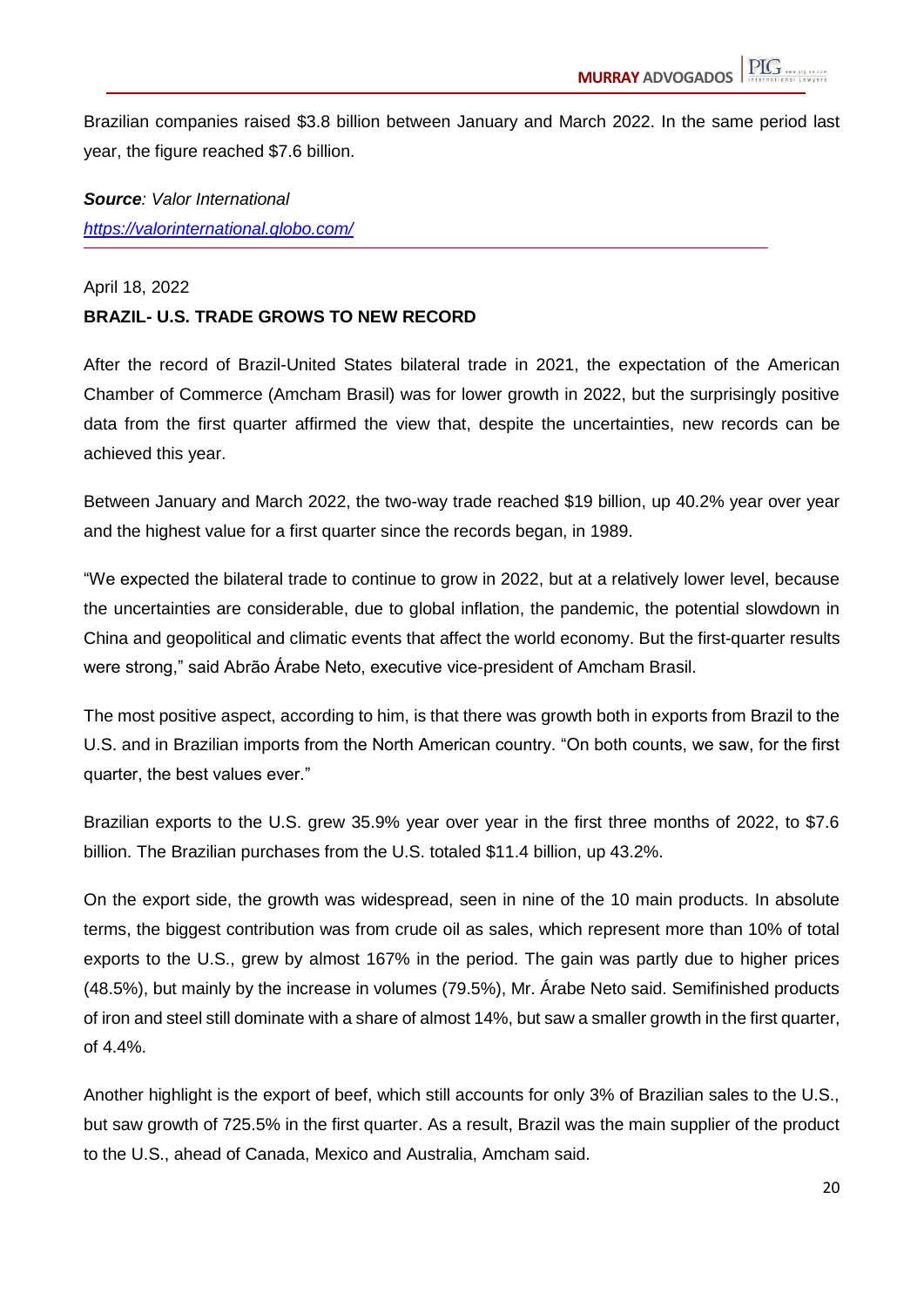"There was an interruption in 2017, when sanitary issues arose and the U.S. market closed. In 2020, it was reopened, and it had already been growing at the end of last year," Mr. Árabe Neto said. "Our production capacity in this industry is very high, and so is our competitiveness. We are very well positioned, and we start to see this good news shaping in the bilateral trade."

As for the imports of U.S. products in Brazil, the growth was also widespread, with gains in eight of the 10 main items. Some broader factors that contributed to last year's record persist, such as the purchase of natural gas to feed thermoelectric plants, which grew 263.9% in the first quarter of 2022, totaling \$2.1 billion. In this case, growth has more to do with the increase in prices (232.5%) than with the higher volume imported (9.4%).

Even though Brazil's national grid operator ONS has already signaled that electricity bills will be cheaper this year, suggesting that it will not be necessary to turn thermoelectric plants on as much as last year, Amcham's view is that the demand for natural gas from the U.S. will remain heated in the first half of the year. "We may see a slowdown in the second half. But if there is a reduction in volume, values could potentially remain high," Mr. Árabe Neto said.

The Brazilian demand for other energy products from the U.S. – such as fuel oils, crude oil and coal – remained high at the beginning of 2022. And Mr. Árabe Neto also highlighted the growth of more than 90% in purchases of fertilizers as a result of difficulties to buy agricultural inputs from Russia because of the war in Ukraine.

Amcham rejected the notion that the conflict in Eastern Europe can be a commercial opportunity for the Brazil-U.S. relationship because the net consequences for the global economy and world trade are negative, Mr. Árabe Neto said. But he acknowledged that the energy (oil, gas, coal), steel and agricultural inputs industries could see more trade, either by the price factor or by the higher volume.

#### *Source: Valor International*

*<https://valorinternational.globo.com/>*

#### April 20, 2022

#### **MARKET FOR 5G SOLUTIONS IN BRAZIL TO REACH BRL 101 BILLION**

The demand for 5G solutions for the most diverse areas of the economy has the potential to generate BRL 101 billion (\$ 21.6 billion dollars) over the next decade for companies and startups in Brazil, a study released on Tuesday (April 19) by the Ministry of Economy reads.

The study also estimates that the potential benefit of 5G deployment for the Brazilian economy could reach BRL 590 billion (\$ 126.2 billion dollars) over the next decade. The calculation takes into account productivity increases and cost reductions from the so-called Industry 4.0.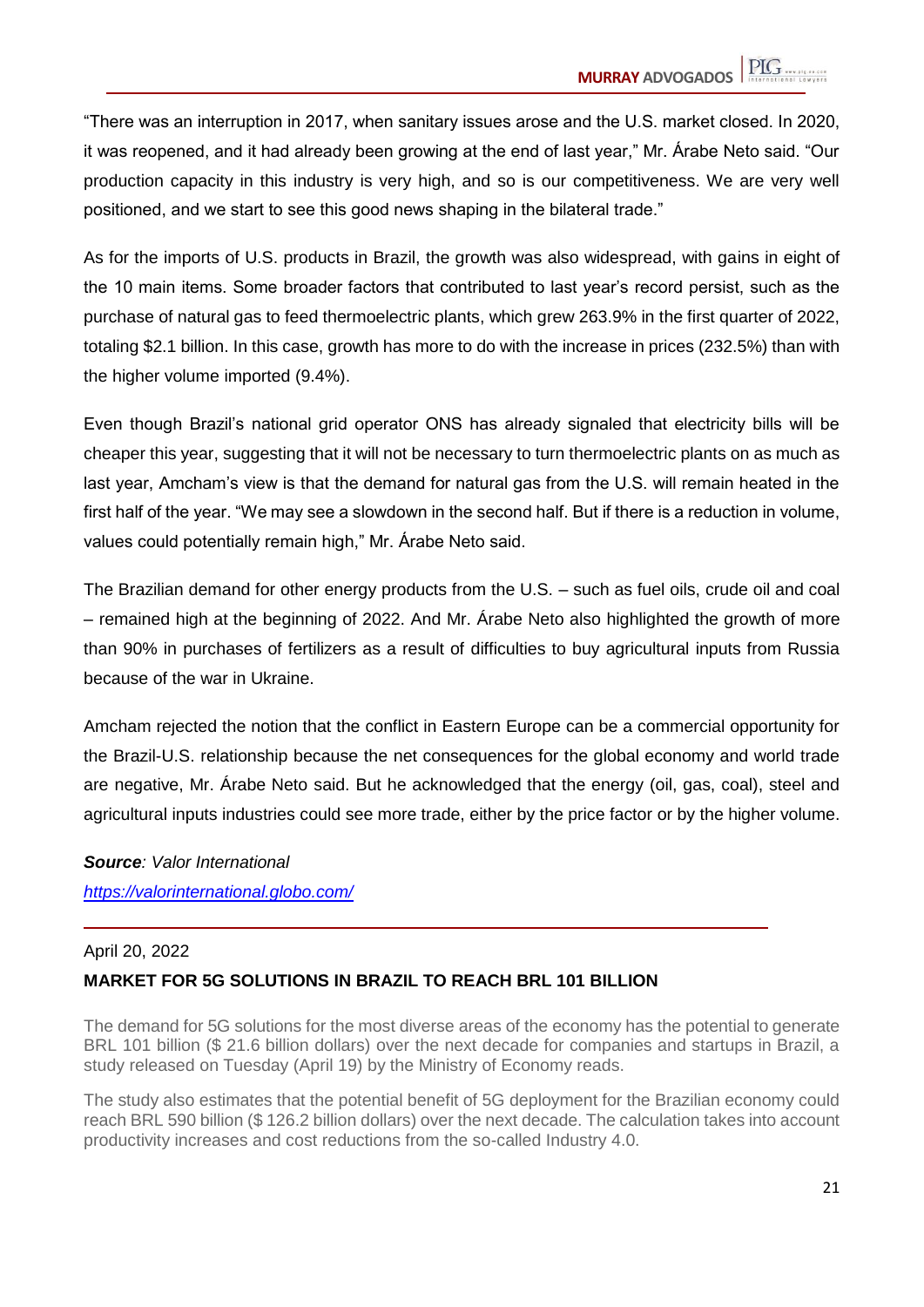5G is the fifth generation of mobile and internet networks, whose speed is hundreds of times higher than the current fourth generation. With its implementation, countless possibilities are expected to be opened in areas such as artificial intelligence, data processing, augmented reality, and logistics, among others.

"The new technology will serve as a lever for several sectors," Secretary of Productivity and Competitiveness of the Ministry of Economy Daniella Marques said.

The report on the projection for the software market and applications was produced by Deloitte consulting company, in cooperation with the United Nations Development Program (UNDP).

"We are behind developed countries, but we realize we have good chances to make a fast progress with 5G, especially in software and application development," managing partner and head of the Technology, Media and Telecommunications Area at Deloitte Brasil Maria Ogawa noted.

## **Recommendations**

The report suggests 96 recommendations for public policies on eight fronts, so that the potential for generating wealth is achieved, and points out the challenges along the way.

The report recommends, for example, the creation of special economic zones focused on 5G technology, tax exemptions for the purchase of equipment for emulating 5G networks and the offer of tax benefits for multinational companies to implement strategic operations in the country, transmitting technology.

The low availability of resources to foster the national ecosystem around 5G, the lack of qualified labor (programmers and developers) and the insufficiency of environments that emulate 5G and allow the testing of solutions are among the main problems pointed out in the report.

"We are talking about a capital-intensive industry, and obviously all this investment is not cheap," said Alberto Boaventura, senior strategy manager at Deloitte Brasil and one of the report´s co-writers. "It´s necessary to keep breaking down these barriers to financial and tax support," he added.

Source: NewsNow

<https://www.newsnow.co.uk/h/Business+&+Finance/Economy/International/Brazil>

#### April 26, 2022

#### **AUCTION OF SÃO PAULO BELTWAY EXPECTED TO DRAW INTEREST**

The São Paulo state government is expected to auction on Wednesday the northern stretch of Rodoanel Metropolitano. With the new concession, the expectation is to finally conclude the construction of the beltway of Greater São Paulo, which began in 1998.

The contract provides for R\$3 billion in investments over 31 years. Of this amount, R\$1.7 billion will be used to complete the work – about 25% of the northern stretch, which is 44 km long and passes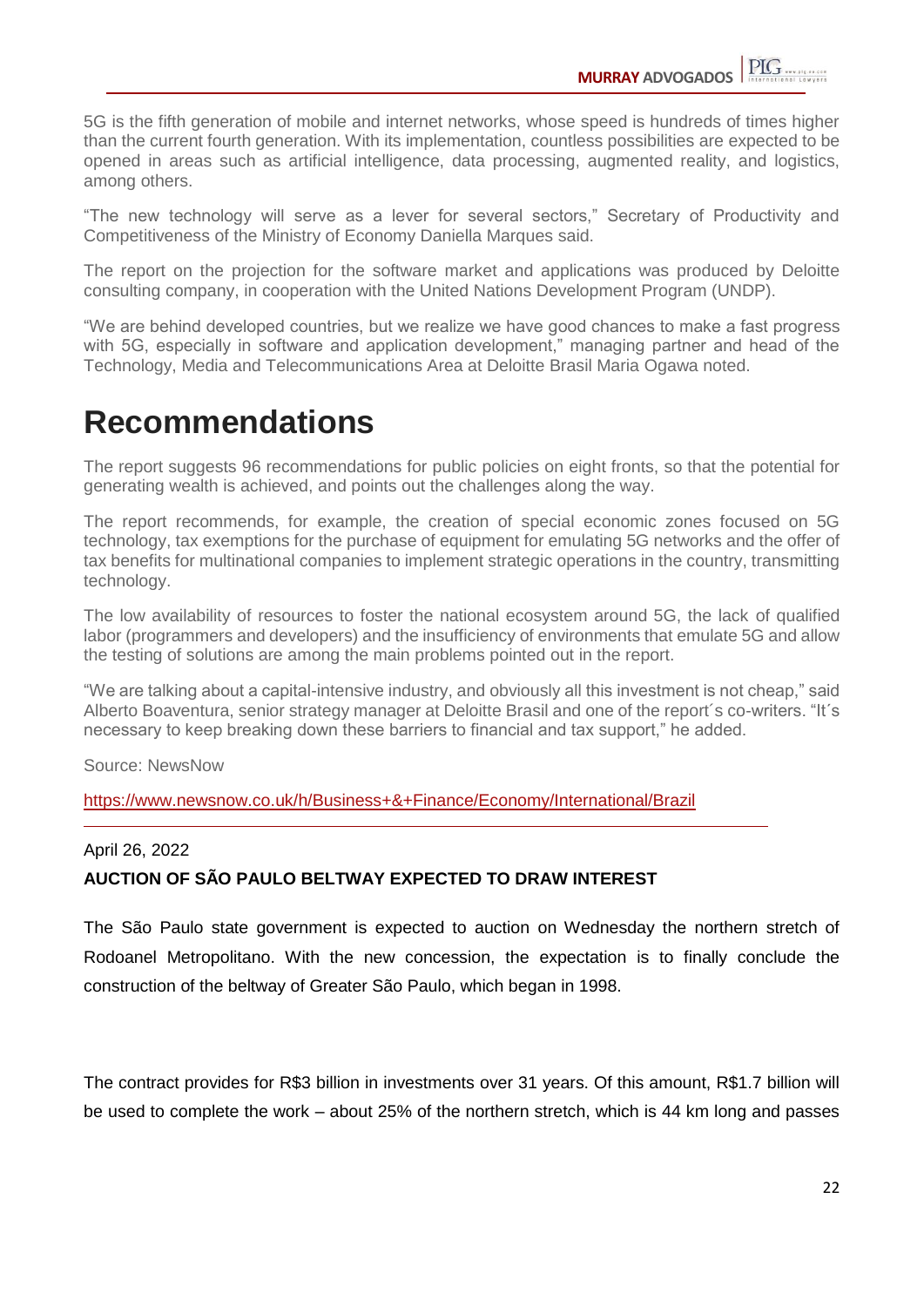through São Paulo, Guarulhos and Arujá, has yet to be built. The beltway is expected to be fully delivered in two years.

The project will be a public-private partnership (PPP), a model in which the government contributes part of the funds. In total, the state of São Paulo is prepared to inject around R\$2 billion (excluding monetary corrections): in addition to an initial contribution for the work, of up to R\$876.7 million, the project includes annual payments to the concessionaire of up to R\$41.65 million.

However, the amount disbursed by the government may fall, depending on the level of competition. The winner will be the one offering the biggest discount on the public contribution. According to the public notice, the interested parties must propose a discount on the value of the annual payments. If this reaches 100%, the discount on the initial contribution becomes valid.

The perception in the market is that there will be interest in the project, despite the challenging scenario. Traditional operators such as CCR, Ecorodovias and Pátria are seen as candidates.

Ecorodovias has not cited Rodoanel on its list of priorities. However, the group is considered a possible interested party because it won the first auction of the stretch, held in 2018. At the time, the bid notice only provided for the operation of the road, since the work would be completed by the state government. In the end, however, the contract was not signed and the model was changed.

CCR already operates the Rodoanel Oeste (west stretch) concession and, therefore, reportedly has synergies with the northern stretch. Another company in this situation is Bertin group's SP Mar, which operates the south and east stretches of the beltway. Although the concessionaire is under protection from creditors, analysts do not rule out an attempt to dispute the asset through a consortium.

Ecorodovias and Pátria declined to comment. SP Mar says it has not made a decision and is awaiting a response from shareholders and investors. CCR did not reply to a request for comment.

"The expectation is for competition. Although it is not common in São Paulo, the PPP model for highways is well seen among companies, due to the state's history of being a good payer and other successful experiences with projects in this model," said Rafael Vanzella, a partner at law firm Machado Meyer.

For Eduardo Ramires, a partner at Manesco Advogados, a limited dispute is expected. He points out that, besides the project's challenges, such as expropriations and environmental issues, there is an unfavorable situation aggravated by the war in Ukraine that puts pressure on the construction costs and generates uncertainty regarding the highway's traffic. In addition, he highlights the risk for the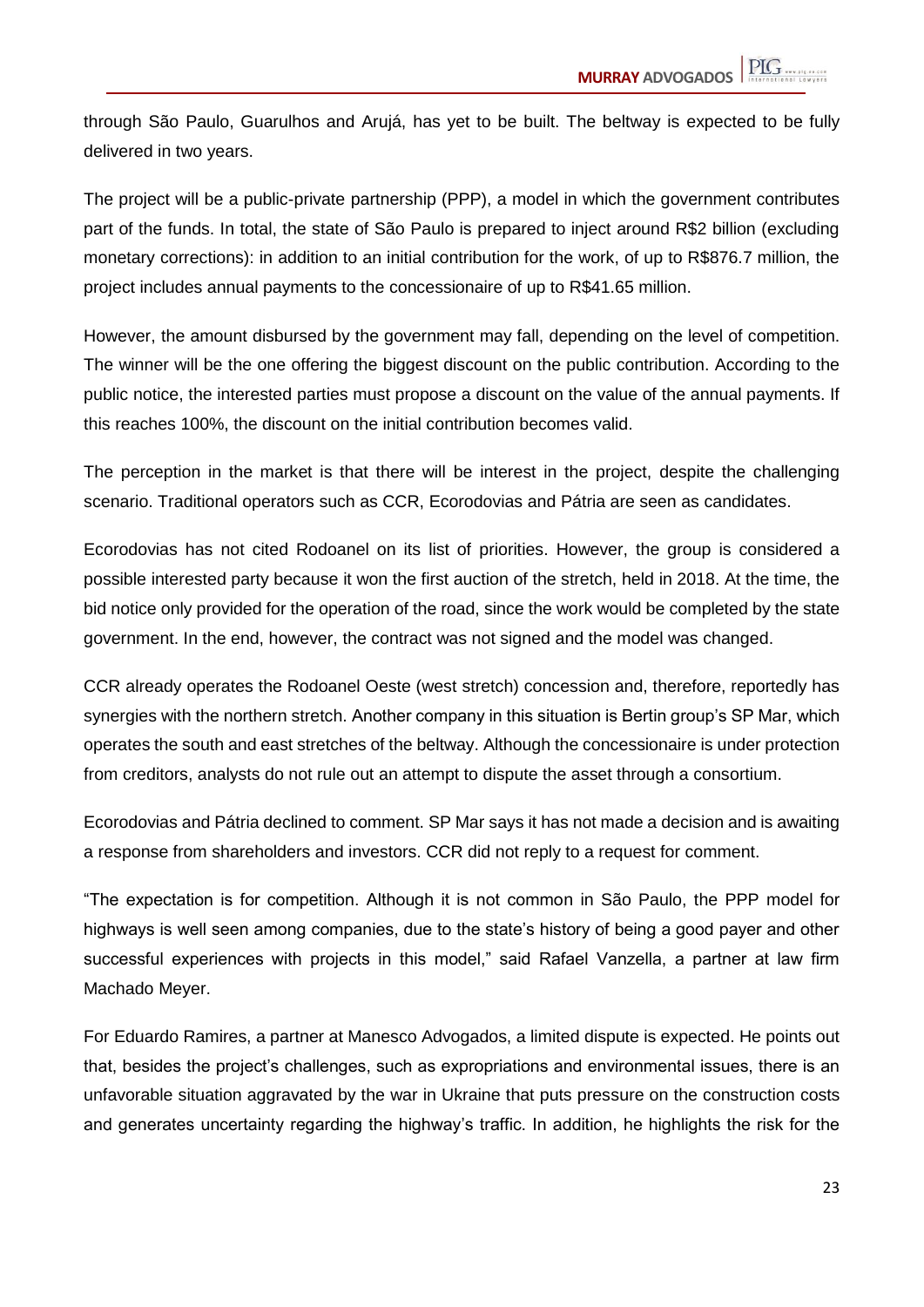new concessionaire of taking over a work largely built by third parties. "The operator assumes responsibility for the work already done. This succession always raises concern," he said.

In relation to this point, the São Paulo state government has highlighted the hiring of an independent report prepared by Instituto de Pesquisas Tecnológicas (IPT) on the state of the works. In addition, in a period of six months after the signing of the contract, an independent firm will be able to point out possible divergences in relation to the structure, which will be taken to a technical commission.

The São Paulo state government has been trying to get the Rodoanel Norte highway off the drawing board for at least 10 years, during which time more than R\$7 billion have already been spent. In addition, the project was targeted by the anti-corruption task force Car-Wash Operation and marked by investigations for suspected embezzlement.

In 2012, when the first tender for the Rodoanel Norte was held, the project was divided into six lots, which were won by construction companies such as Mendes Júnior, OAS, Acciona and Construcap. In view of the delays, the six contracts were terminated – three of them at the end of 2018, and the others in May 2019.

Besides the inclusion of the work in the contract, another point of attention in the project is the inclusion of the "free flow" collection system (no toll plazas and payment calculated by kilometers driven), still innovative in the country, said André Bogossian, a lawyer with Stocche Forbes.

"There are doubts about how the payment and default will be, because there is no culture of automatic payment in the country," he said. He highlights that, to mitigate this uncertainty, the São Paulo state government included risk sharing mechanisms in the call for bids.

*Source: Valor International <https://valorinternational.globo.com/>*

#### April 26, 2022 **AGRICULTURE, CONSTRUCTION BOOST INVESTMENTS**

The head of the Brazilian Association of Machinery and Equipment Industry (Abimaq), João Marchesan, said Monday that the modernization of agricultural machines in Brazil depends on the conditions of the next Harvest Plan 2022/23, under formulation by the government, and requested R\$32 billion for Moderfrota — a program for the upgrading of the tractors fleet and other agricultural equipment. That amount is much higher than the R\$7.5 billion available for the line in this season 2021/22.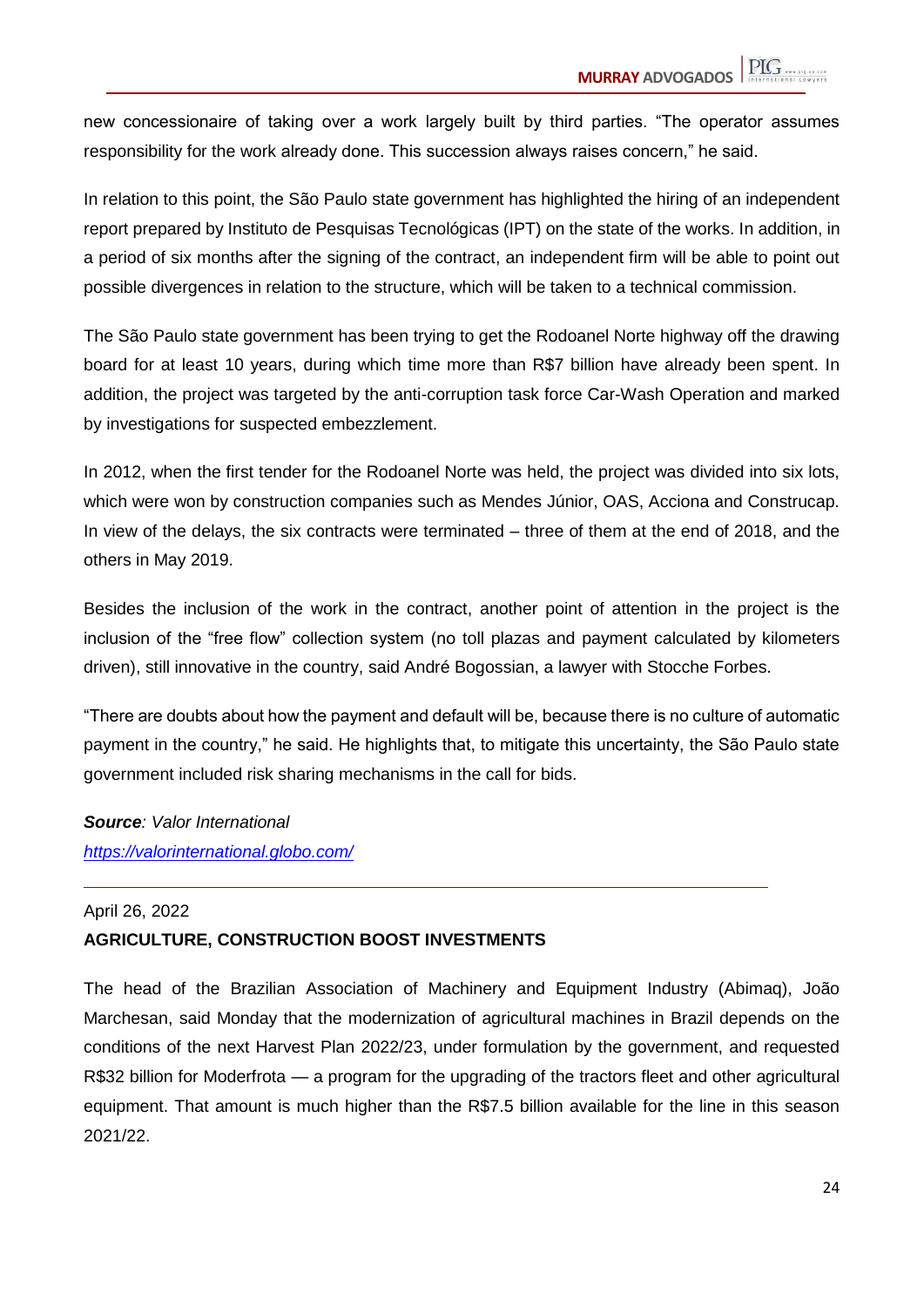During the opening in Ribeirão Preto (São Paulo state) of the 27th edition of Agrishow (international fair of agricultural technology), Mr. Marchesan said that half of the machines currently used by Brazilian farmers is already over 15 years old and must be renewed.

He told Agriculture Minister Marcos Montes, present at the event, that farmers need a Crop Plan with interests compatible with the country's economic situation. He also highlighted the need for predictability and security in the use of funds. The subsidized lines of this Crop Plan 2021/22 have been suspended since February due to the exhaustion of the National Treasury budget.

Mr. Montes will meet Tuesday with Economy Minister Paulo Guedes and Chief of Staff Ciro Nogueira to discuss the budget for rural credit subsidy. The intention is both to unlock the current Crop Plan which depends on the vote of bill number 1/2022, scheduled for this week — and to outline scenarios for 2022/23, even more difficult due to the federal government's budget squeeze.

Besides Moderfrota, Abimaq suggested the allocation of R\$11 billion for the purchase of machines by family farmers through Pronaf — a government program intended to strengthen them. In the 2021/22 harvest, R\$9.9 billion have already been injected in the Mais Alimentos financing line program. In all, small producers had R\$17.6 billion for investments in general.

For the lines of innovation and modernization in farms, such as Inovagro and Moderagro, the proposal is for R\$8.15 billion. In the current season, the combined amount for the two programs was below R\$4.5 billion.

Mr. Marchesan also emphasized the need for investments in storage and irrigation. The suggestion for Proirriga (program for irrigated plantations) is R\$5 billion, compared to an availability of R\$1.35 billion for this harvest. For the PCA (program to finance warehouses), the request is for R\$15 billion, three times more than the current R\$4.12 billion.

"The positive indication of a new record harvest shows that Brazil is responding well to the demand for food. But this puts pressure on the storage deficit, close to 100 million tonnes, bordering the logistical chaos," he added.

The country has about 740 companies that manufacture agricultural machines and implements, and more or less 30% of the production is exported. The turnover of this segment is close to R\$100 billion. "To grow, we must invest. There is no other way," Mr. Marchesan said. Between subsided and free resources, the 2021/22 Crop Plan totaled R\$73.45 billion in funds for investments in farms.

Still at the opening of Agrishow, the CEO of Caixa Econômica Federal, Pedro Guimarães, once again challenged Banco do Brasil, the leader in the rural credit market in the country, by saying that his